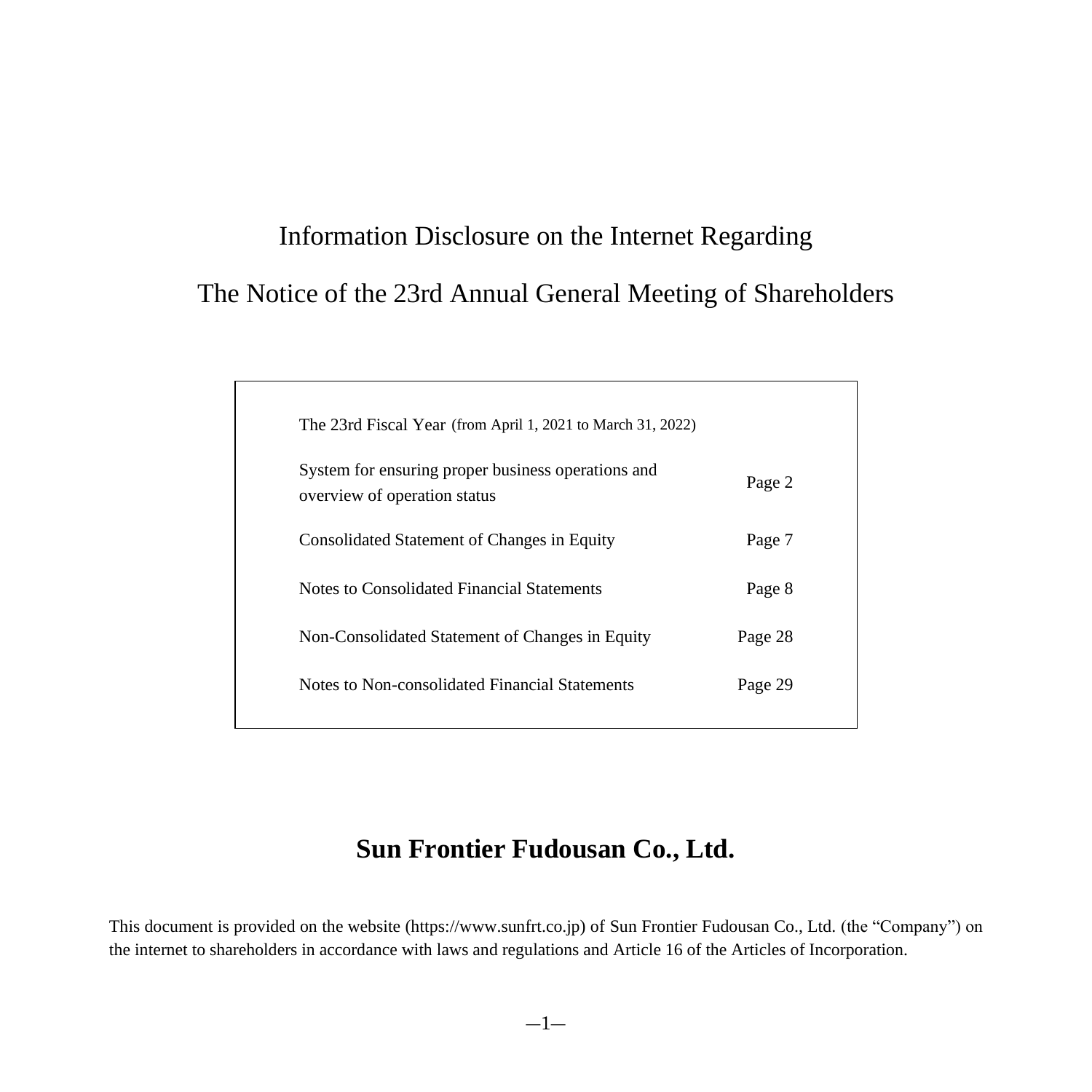### <span id="page-1-0"></span>**■ System for Ensuring Proper Business Operations and Overview of Operation Status**

#### (1) Systems to ensure proper business operations

System to ensure that the execution of duties by directors complies with laws and regulations and the Articles of Incorporation. The outline of the system to ensure the appropriateness of the business of other companies is as follows.

(i) Systems to ensure that the execution of duties by directors and employees complies with laws and regulations and the Articles of Incorporation

All directors and employees shall strive to establish a management system that is trusted by society on an ongoing basis in the future by strengthening internal management systems and raising awareness of compliance, based on the recognition that it is our social responsibility as a company to always embody the spirit of legal compliance and execute business based on a fair and high level of ethics.

In concrete terms, the Internal Audit Office, which is under direct control of the President and Representative Director, will be established to conduct regular internal audits of all divisions and group companies without exception. In internal audits, the Company shall ascertain the status of business operations and systems, and shall fairly investigate and verify whether all business operations are conducted appropriately in compliance with laws and regulations, the Articles of Incorporation, and internal rules, and whether corporate systems, organizations, and rules are proper and appropriate. The results of audits shall be reported to the President and Representative Director. In addition, the Company will establish a "Corporate Ethics Help Line" and establish an internal reporting system with various contact methods that thoroughly protects reporters in order to prevent and promptly detect violations of laws and regulations and misconduct to improve the mobility of the self-cleaning process, control reputational risks, and ensure public trust. Furthermore, in order to raise awareness of compliance, the Legal Department will be established and various training and education will be conducted.

The Company and group companies shall have no relationship with anti-social forces and shall respond resolutely to unreasonable demands.

(ii) System for storage and management of information related to the execution of duties by directors

Information related to the execution of duties by directors, such as records related to decision-making at important meetings including the Board of Directors meetings and documents approved by each director in accordance with the "Regulations on Administrative Authority," shall be appropriately recorded, and shall be retained for a specified period of time in accordance with laws and regulations and the "Regulations on the Handling of Documents," and shall be kept available for inspection by directors and Audit & Supervisory Board Members as necessary. The General Manager of the Administration Department shall be responsible for supervising the storage and management of information.

(iii) Regulations concerning the management of risk of loss and other system In order to respond to all risks that threaten the improvement of corporate value and the sustainable development of the Company, the Company will strive to establish an organizational crisis management system by creating a risk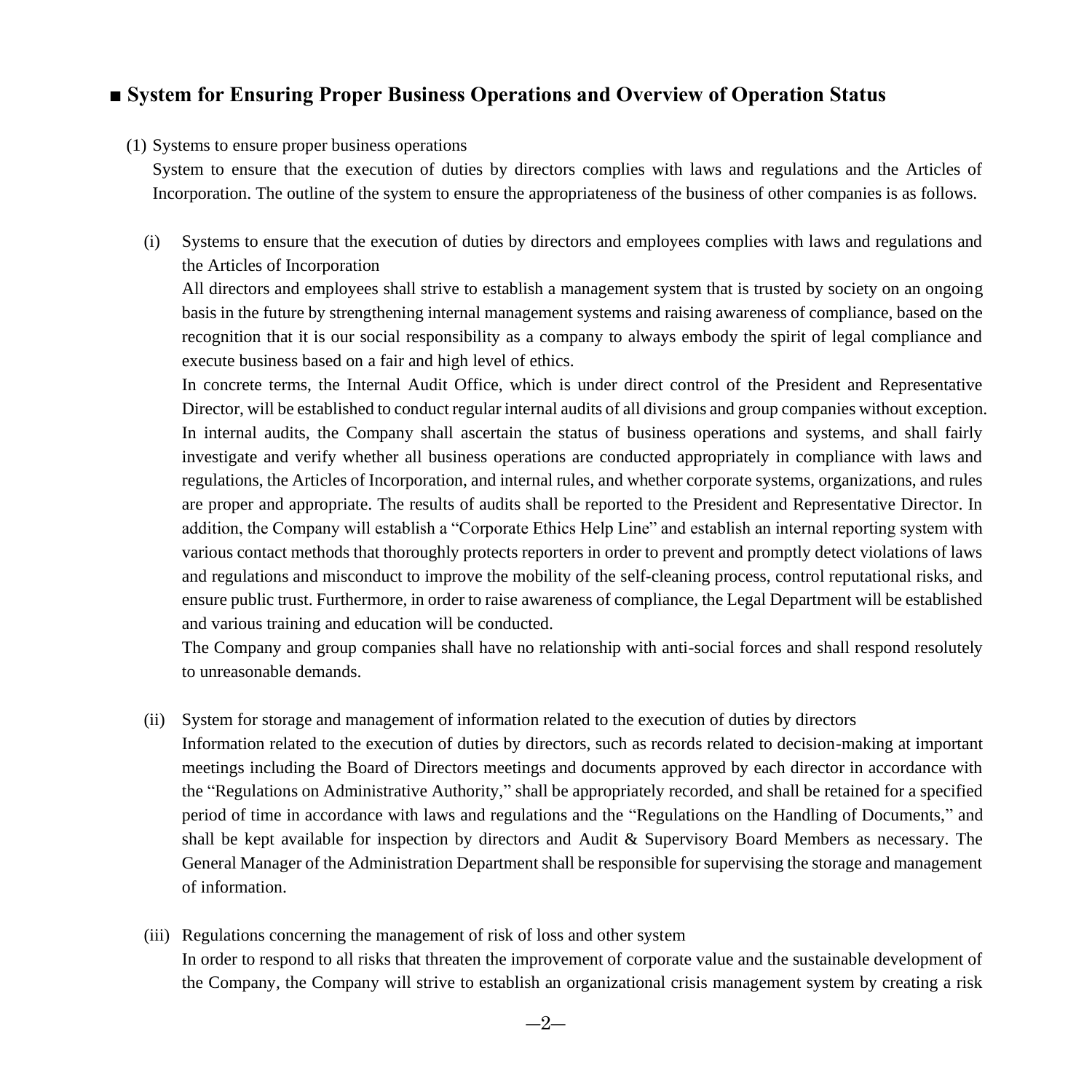management manual and establishing a task force headed by the President and Representative Director (including a team of external experts such as corporate lawyers) in the event of an unforeseen event.

(iv) Systems to ensure efficient execution of duties by directors

As an indicator for establishing and implementing the corporate vision of the entire corporation, the Company has formulated a medium-term management policy and a single-year management plan. In order to realize the management policy and the management plan, the Board of Directors has clarified the executive authority and responsibilities of directors and has increased the efficiency of the execution of duties. In addition, with regard to matters for which decisions on business execution have been delegated to the President and Representative Director and directors in charge of business execution of other matters, necessary decisions shall be made based on the "Organization Regulations" or the "Regulations for Management of Affiliated Companies" including group companies. These regulations shall also be appropriately reviewed based on revisions and abolition of laws and regulations and for the purpose of improving the efficiency of the execution of duties.

(v) Systems to ensure the appropriateness of operations within the corporate group consisting of the Company and group companies

In order to ensure the appropriate execution of operations by group companies, the Corporate Planning Department shall be responsible for the management of the group companies in accordance with the "Regulations for the Management of Affiliated Companies." While respecting the autonomy of the group companies, the Corporate Planning Department shall receive periodic reports on the status of the business of the group companies. In addition, the Corporate Planning Department shall require prior consultation or prior approval with the Company for important management matters of the group companies. Group companies' management plans are also formulated under the control of the Company, and the Company provides timely and appropriate advice and guidance during the business period to improve the efficiency of group companies' operations. In addition, the Company and its group companies have established a Risk Management Committee chaired by the President and Representative Director and assign risk management officers to each division. In the event that any risk is discovered in management or business, it shall be reported to the Risk Management Committee, and the risk information shall be analyzed, and countermeasures shall be considered to prevent damage or to minimize damage to the Company and the group companies if such damage occurs. We will establish a system for reporting violations of laws and regulations or illegal acts that have occurred or may occur at group companies to the internal reporting desk or outside Audit  $\&$ Supervisory Board Members specified in the "Regulations on the Corporate Ethics Help Line." We will strive for early detection and resolution of these violations.

The Internal Audit Office shall conduct internal audits of all group companies in order to ensure the effectiveness and appropriateness of systems, organizations, and regulations covering the overall operations of group companies. The results of these audits shall be reported to the organization designated by the Company's President and Representative Director.

President and Representative Director shall prepare and report its financial statements in accordance with fair and appropriate accounting standards in order to enhance the reliability of financial reporting and increase corporate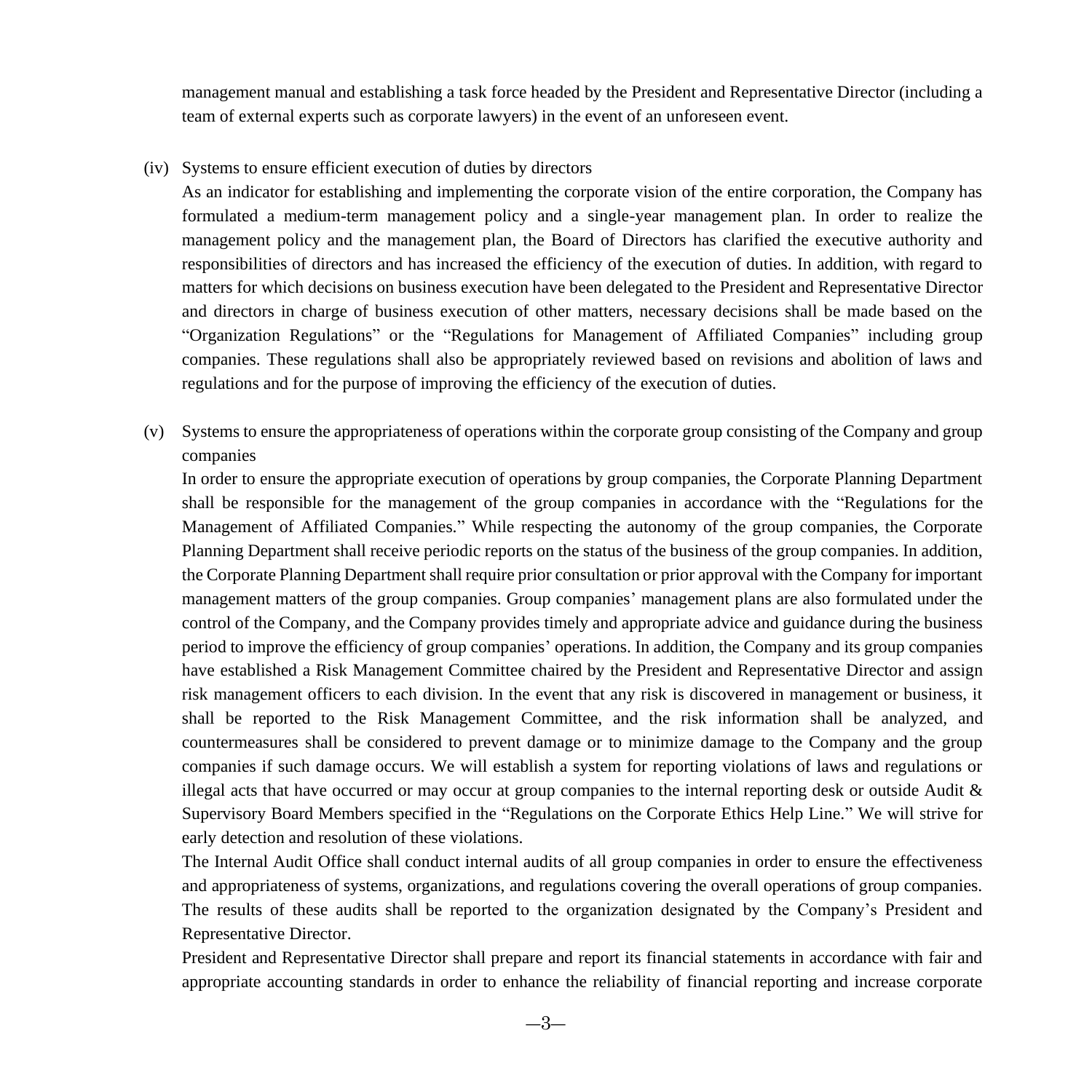value of the Company and its group companies.

(vi) Matters relating to employees who are required to assist Audit & Supervisory Board Members in performing their duties

In the event that Audit & Supervisory Board Members request that an employee be assigned to assist them in performing their duties, such employee shall be assigned as an Audit & Supervisory Board Members' assistant. The auditor's assistant shall be appointed from persons who have sufficient knowledge of accounting and law, etc., and shall perform their duties in accordance with the instructions of the Audit & Supervisory Board Members. In addition, if an Audit & Supervisory Board has been established, it shall also serve as the secretariat of the Audit & Supervisory Board.

(vii) Matters related to the independence of employees from directors in the preceding paragraph

In order to ensure the independence of the auditor's assistant as set forth in the preceding paragraph, personnel changes and evaluations of such employees shall be reported to Audit & Supervisory Board Members in advance and their consent shall be obtained.

(viii) Matters related to ensuring the effectiveness of instructions given by Audit & Supervisory Board Members to employees in Paragraph (vi)

The auditor's assistant in Paragraph (vi) will have the opportunity to accompany the Audit & Supervisory Board Members to Board of Directors meetings and other important meetings. They will also accompany the Audit  $\&$ Supervisory Board Members and regularly exchange opinions with the President and Representative Director and accounting auditors. Directors and other employees will cooperate with the Audit & Supervisory Board Members to improve the auditing environment so that the duties of the auditor's assistant are carried out smoothly.

(ix) System for reporting to Audit & Supervisory Board Member and other Members by Directors and employees of the Company and group companies

All directors and department heads shall report on the status of the execution of their duties from time to time at meetings in the Board of Directors and other meetings attended by corporate auditors. Auditors shall be permitted to attend any Company meetings they request to attend. All directors and employees of the Company and its group companies shall report to the Audit & Supervisory Board Members as soon as they discover any matter that have or may have a material impact on the Company's credibility, business performance or any material violation of the Corporate Vision and/or Corporate Code of Conduct, etc.

Directors and employees of the Company and group companies may report to the internal reporting office of the Company as set forth in the "Regulations on the Corporate Ethics Help Line" at any time. In addition, they may voluntarily report to outside Audit & Supervisory Board Members. The Compliance Department of the Company provides education and training opportunities for directors and employees to raise awareness of the hotline and encourage active reporting.

The Company shall explicitly stipulate in the "Regulations on the Corporate Ethics Help Line" that directors and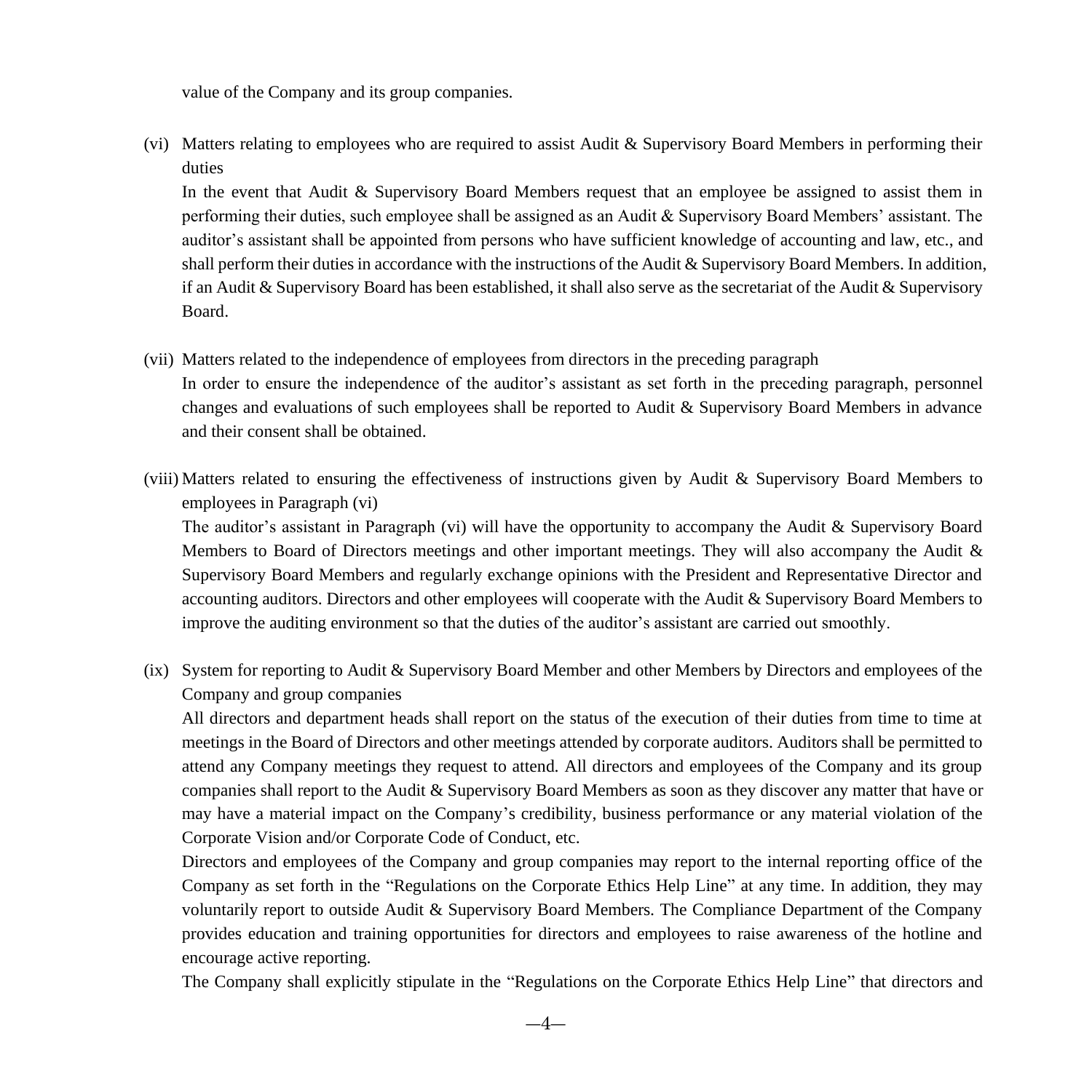employees of the Company and group companies shall not be subjected to unfavorable treatment in personnel evaluation and shall not be subject to adverse dispositions such as disciplinary action by reporting to the internal reporting office, and shall make it known that they shall not be subject to adverse dispositions due to reporting to Audit & Supervisory Board Members.

(x) Matters related to the policy regarding the handling of expenses and obligations arising from the execution of duties by Audit & Supervisory Board Members

The Company shall promptly respond to requests from Audit & Supervisory Board Members for advance payment of expenses to be incurred in the execution of their duties, reimbursement of expenses incurred and repayment of obligations incurred, except in cases where such expenses can be proved not to have arisen in the execution of their duties.

(xi) Systems to ensure effective audits by Audit & Supervisory Board Members

President and Representative Director will hold regular meetings with Audit & Supervisory Board Members in order to facilitate mutual communication. In addition, in accordance with the "Regulations for Internal Audit" and the "Internal Audit Implementation Guidelines," the Internal Audit Office shall maintain close contact and coordination and cooperate to ensure that audits by Audit & Supervisory Board Members and audits by the external accounting auditors are conducted efficiently and effectively.

(2) Outline of the operating status of the system for ensuring the appropriateness of operations

(i) Directors' execution of duties

We have established internal rules to ensure that directors act in compliance with laws and regulations and the Articles of Incorporation. During the fiscal year under review, the Company held 18 Board of Directors meetings to discuss each proposal, supervise the status of business execution, and actively exchange opinions.

(ii) Execution of duties by Audit & Supervisory Board

During the fiscal year under review, the Audit & Supervisory Board Members held 14 Audit & Supervisory Board Members meetings and implemented audits based on the audit plan. In addition, the Audit & Supervisory Board Members attended Board of Directors meetings and other important meetings and regularly exchanged information with the President and Representative Director, the accounting auditor, and the Internal Audit Office to audit the execution of duties by the directors and to confirm the development and operational status of the internal control system.

(iii) Ensuring the appropriateness of operations at the Company's subsidiaries The Company receives periodic reports on the status of businesses from its subsidiaries in accordance with the "Regulations for Management of Affiliated Companies" and monitors their business activities.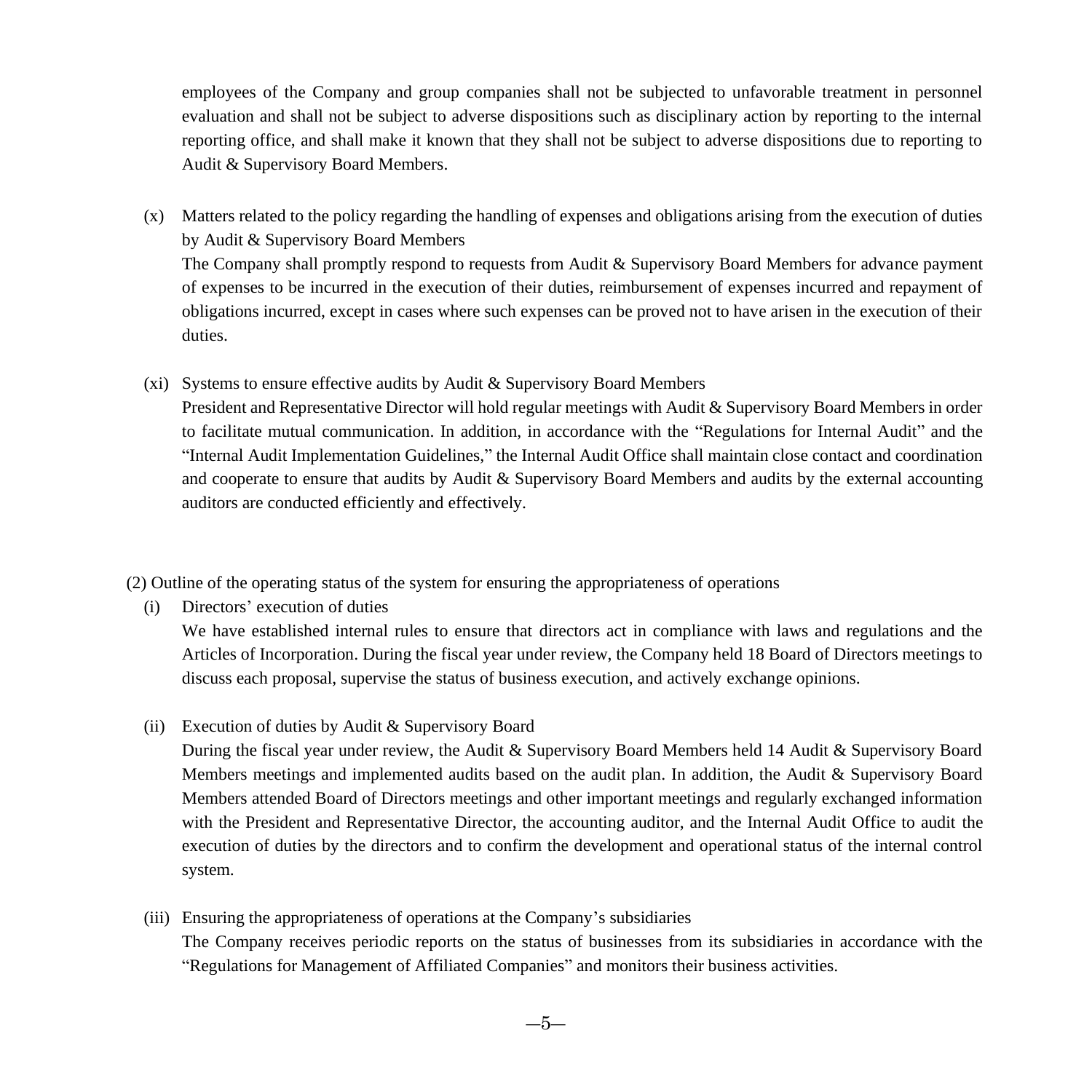#### (iv) Compliance and Risk Management

The Company has established the "Corporate Ethics Help Line" to ensure that employees who have reported compliance violations or acts are not treated unfavorably for the reason of the report. The Company ensures that employees who report compliance violations or questionable acts are not treated unfavorably for the reason of the report.

In addition, we are preparing for unexpected situations such as training for countermeasures against large-scale disasters and securing supplies for people with difficulty in returning home.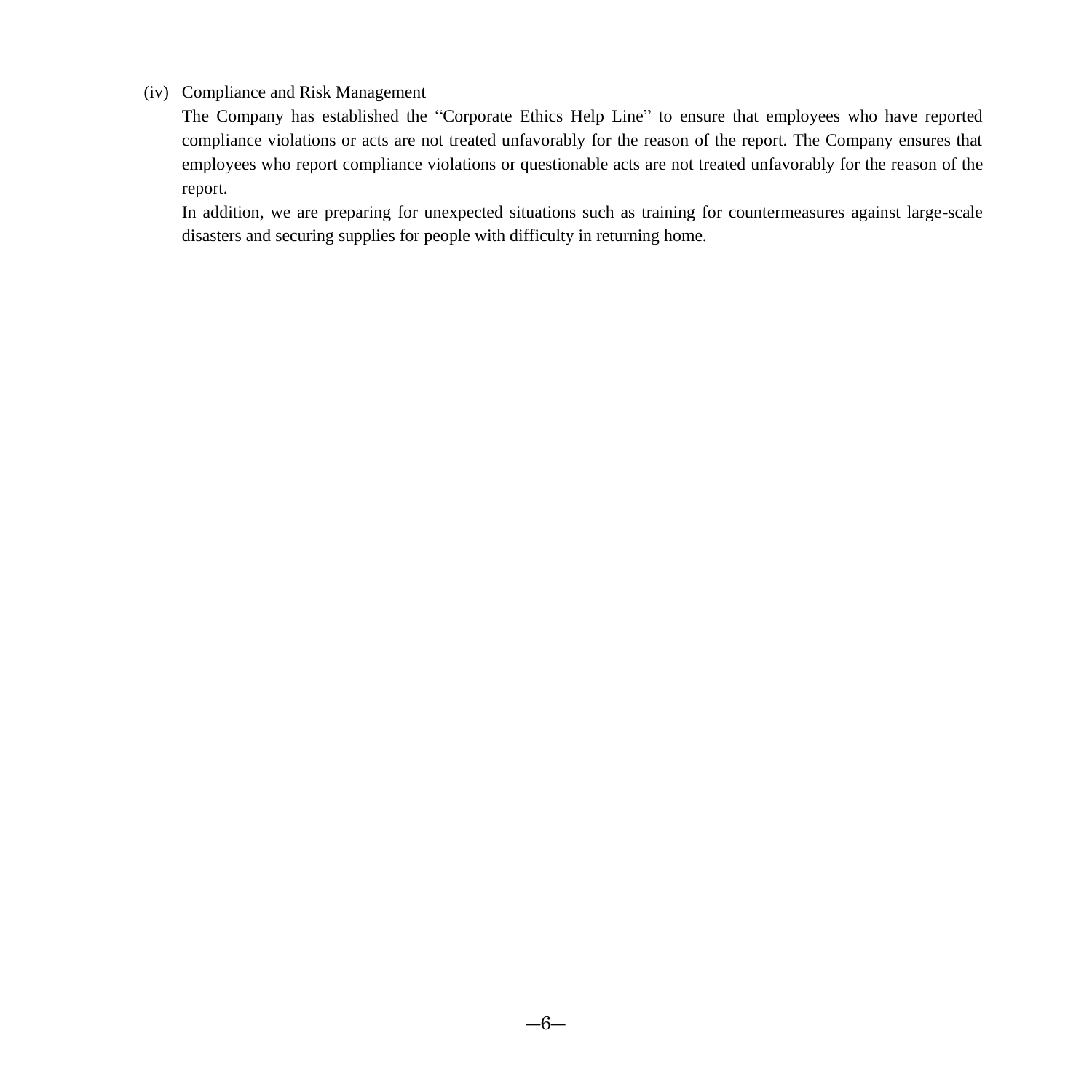# **Consolidated Statement of Changes in Equity**

(From April 1, 2021 to March 31, 2022)

(Unit: million yen)

<span id="page-6-0"></span>

|                                                         |               | Shareholders' equity |                      |                    |                                  |
|---------------------------------------------------------|---------------|----------------------|----------------------|--------------------|----------------------------------|
|                                                         | Share capital | Capital<br>surplus   | Retained<br>earnings | Treasury<br>shares | Total<br>shareholders'<br>equity |
| Balance at beginning of the<br>period                   | 11,965        | 6,445                | 48,573               | (67)               | 66,916                           |
| Changes during period                                   |               |                      |                      |                    |                                  |
| Dividends of surplus                                    |               |                      | (3,071)              |                    | (3,071)                          |
| Profit attributable to<br>owners of parent              |               |                      | 7,415                |                    | 7,415                            |
| Net changes in items other<br>than shareholders' equity |               |                      |                      |                    |                                  |
| Total changes during period                             |               |                      | 4,343                |                    | 4,343                            |
| Balance at end of the period                            | 11,965        | 6,445                | 52,917               | (67)               | 71,260                           |

|                                                         |                                                                 | Accumulated other comprehensive income           |                                                          |                                |                                    |                     |
|---------------------------------------------------------|-----------------------------------------------------------------|--------------------------------------------------|----------------------------------------------------------|--------------------------------|------------------------------------|---------------------|
|                                                         | Valuation<br>difference on<br>available-for-<br>sale securities | Foreign<br>currency<br>translation<br>adjustment | Total<br>accumulated<br>other<br>comprehensive<br>income | Share<br>acquisition<br>rights | $Non-$<br>controlling<br>interests | Total net<br>assets |
| Balance at beginning of the<br>period                   | $\overline{c}$                                                  | (292)                                            | (289)                                                    | 16                             | 3,129                              | 69,773              |
| Changes during period                                   |                                                                 |                                                  |                                                          |                                |                                    |                     |
| Dividends of surplus                                    |                                                                 |                                                  |                                                          |                                |                                    | (3,071)             |
| Profit attributable to<br>owners of parent              |                                                                 |                                                  |                                                          |                                |                                    | 7,415               |
| Net changes in items other<br>than shareholders' equity | $\Omega$                                                        | 311                                              | 312                                                      | 14                             | 9                                  | 335                 |
| Total changes during period                             | $\theta$                                                        | 311                                              | 312                                                      | 14                             | 9                                  | 4,679               |
| Balance at end of the period                            | 3                                                               | 19                                               | 22                                                       | 30                             | 3,139                              | 74,452              |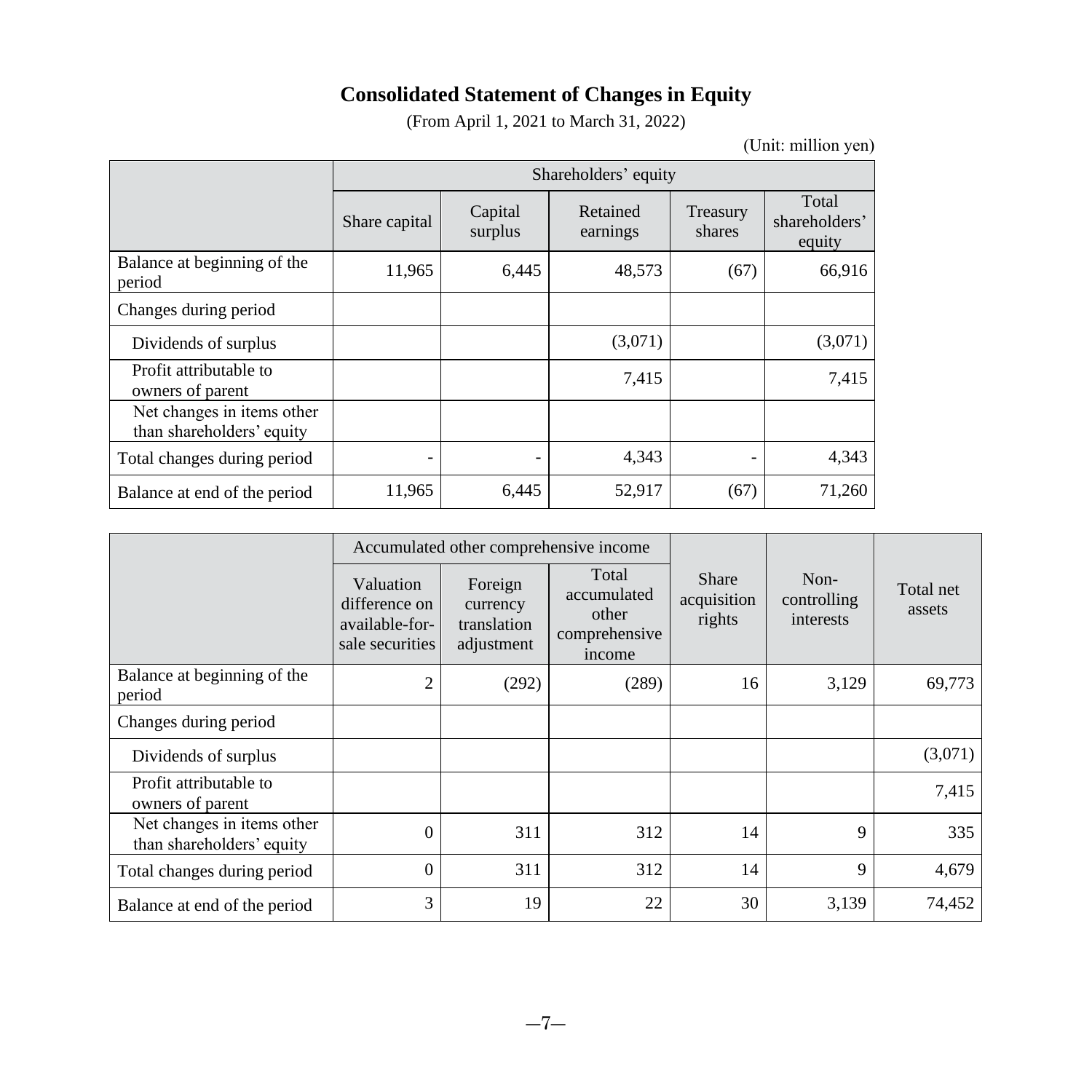### <span id="page-7-0"></span>**Notes to Consolidated Financial Statements**

(Notes on Going Concern Assumption) Not applicable.

(Notes Regarding Significant Accounting Policies for the Preparation of Consolidated Financial Statements)

- 1. Scope of Consolidation
	- (1) Number of consolidated subsidiaries and names of principal subsidiaries

Number of consolidated subsidiaries 22 companies Names of consolidated subsidiaries SF Building Support Inc.

SF Building Maintenance Inc. Sun Frontier Space Management Inc. SF Engineering Inc. Sun Frontier Sado Co., Ltd. Okesa Kanko Taxi Co., Ltd. Sun Frontier Okinawa Co., Ltd. Sun Frontier Hotel Management Inc. Sky Heart Hotel Inc. Japan System Service Inc. Communication Development Inc. Hotel Oosado Inc. Navd Inc. Sun Frontier Fudousan Taiwan Co., Ltd. SUN FRONTIER VIETNAM CO., LTD. SUN FRONTIER DANANG CO., LTD. PT. SUN FRONTIER INDONESIA PT. SUN FRONTIER PROPERTY ONE Sun Frontier NY Co. Ltd. 340 West 48 SG LLC 439 West 46 SG LLC RIVERSIDE STUDIOS LLC

In the consolidated fiscal year under review, the newly acquired Hotel Oosado Inc. and newly established Navd Inc. are included in the scope of consolidation.

Sun Frontier Community Arrangement Co., Ltd., which was a subsidiary of the Company, was excluded from the scope of consolidation because it ceased to exist as a result of an absorption-type merger with Sun Frontier Fudousan Co., Ltd. as the surviving company.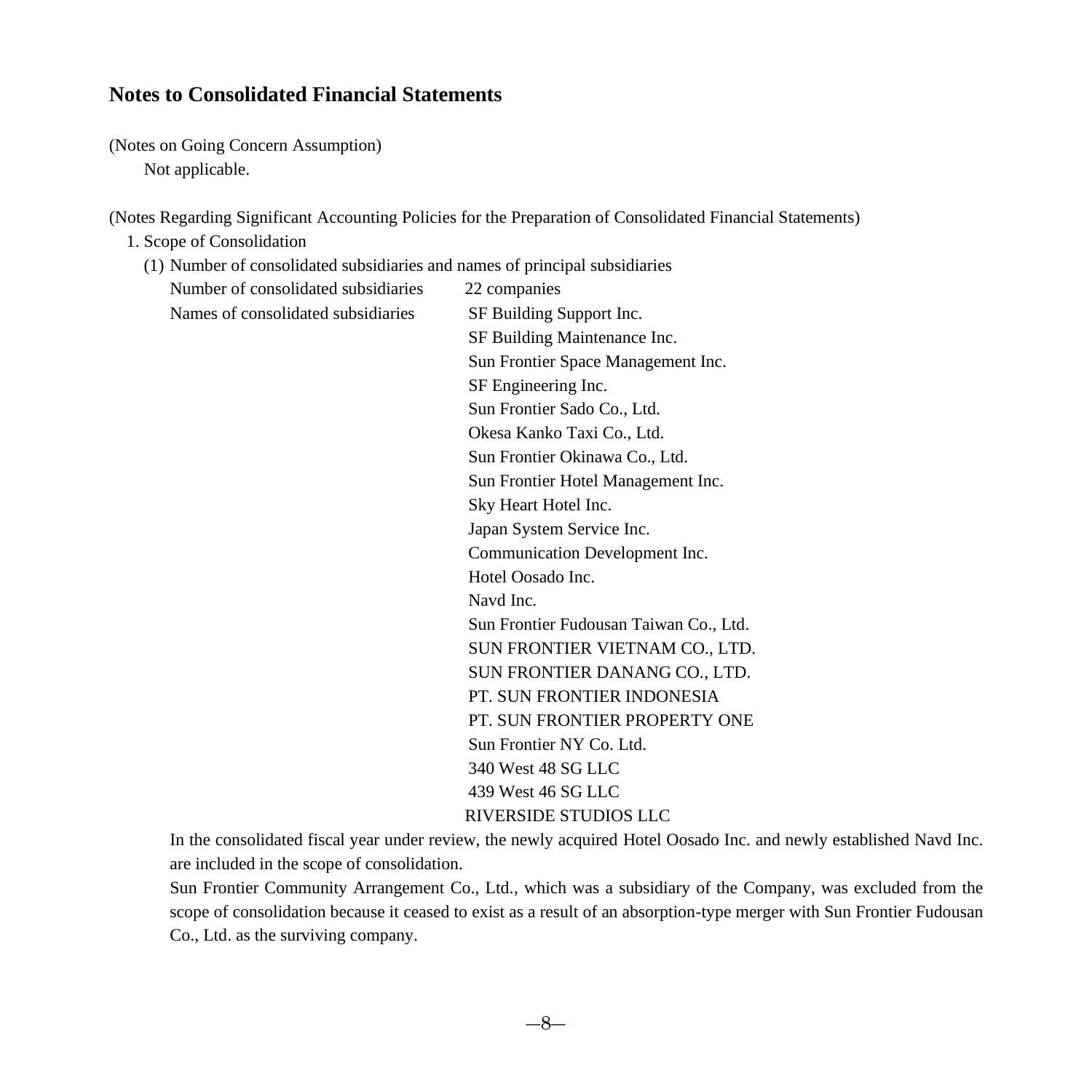- (2) Name of companies the Company did not make into its subsidiaries since the company held the majority voting rights on its own account. Not applicable.
- (3) Assets, profit or loss of subsidiaries excluded from the scope of consolidation since control is deemed to be temporary Not applicable.
- (4) Special purpose company subject to disclosure An outline of the special purpose company subject to disclosure, an outline of transactions using the special purpose company subject to disclosure, and the transaction amount with the special purpose company subject to disclosure are described in "Notes on special purpose company subject to disclosure."

#### 2. Application of Equity Method

(1) Number of affiliated companies accounted for by the equity method and names of major companies

| Number of equity-method affiliates | 2 companies                         |
|------------------------------------|-------------------------------------|
| Names of equity-method affiliates  | Power Consulting Networks Co., Ltd. |
|                                    | SKY ESTATE CO., LTD.                |

- (2) Name of the company which holds not less than 20% and not more than 50% of the voting rights on its own account and which has not been an affiliated company Not applicable.
- (3) Special note regarding application of the equity method Not applicable.

#### 3. Matters concerning Accounting Policies

- (1) Valuation standards and methods for significant assets
	- (i) Valuation standards and methods for securities Other securities (available-for-sale securities)

Shares other than those with no market price Stated at market (Valuation difference is reported as a component

of net assets. The cost of sale is calculated using the movingaverage method.)

Shares with no market price Stated at cost using the moving-average method.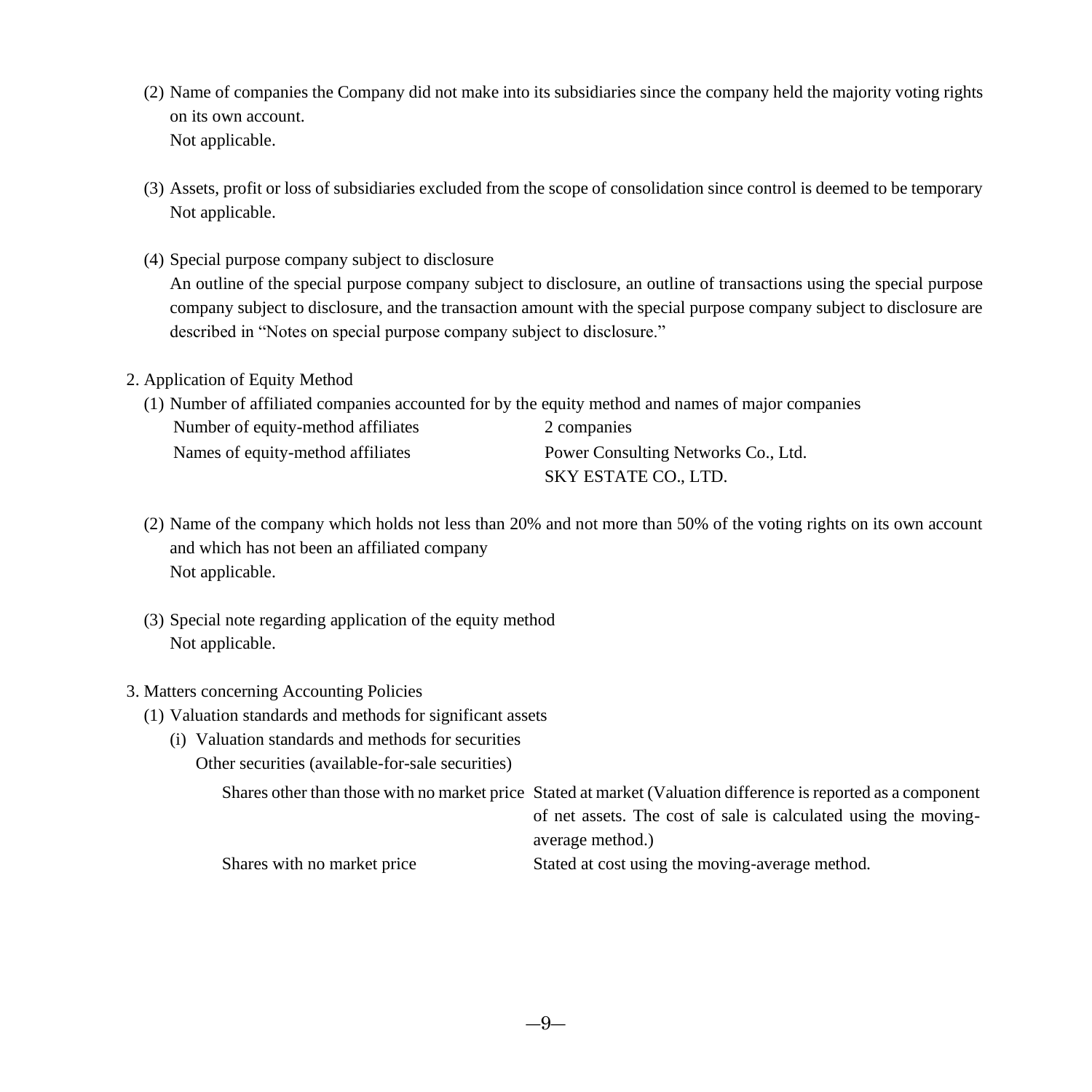### (ii) Inventories

|                                                | 1. Real estate for sale and Real estate for sale in Stated at cost determined by the specific identification method |
|------------------------------------------------|---------------------------------------------------------------------------------------------------------------------|
| process                                        | (The figures shown in the balance sheet have been calculated)                                                       |
|                                                | by writing them down based on decline in profitability.)                                                            |
|                                                | Leased assets are amortized in accordance with property, plant                                                      |
|                                                | and equipment standards.                                                                                            |
| 2. Costs of uncompleted construction contracts | Stated at cost determined by the specific identification method                                                     |
|                                                | (The figures shown in the balance sheet have been calculated)                                                       |
|                                                | by writing them down based on decline in profitability.)                                                            |
| 3. Supplies                                    | The most recent purchase cost method                                                                                |
|                                                | (The figures shown in the balance sheet have been calculated)                                                       |
|                                                | by writing them down based on decline in profitability.)                                                            |

(2) Depreciation or amortization method for significant depreciable assets

| (i) Property, plant and equipment | The declining-balance method is applied.                        |                                                             |  |
|-----------------------------------|-----------------------------------------------------------------|-------------------------------------------------------------|--|
|                                   |                                                                 | However, buildings (excluding facilities attached to        |  |
|                                   | buildings) and facilities attached to buildings acquired on or  |                                                             |  |
|                                   |                                                                 | after April 1, 2016 are depreciated using the straight-line |  |
|                                   | method.                                                         |                                                             |  |
|                                   | The estimated useful lives are as follows:                      |                                                             |  |
|                                   | <b>Buildings</b>                                                | 3 to 29 years                                               |  |
|                                   | Other                                                           | 2 to 15 years                                               |  |
|                                   |                                                                 | Small-amount depreciable assets with an acquisition cost of |  |
|                                   |                                                                 | 100,000 yen or more but less than 200,000 yen are amortized |  |
|                                   | over three years on a straight-line basis.                      |                                                             |  |
| (ii) Intangible assets            | The straight-line method is used.                               |                                                             |  |
|                                   | Software for internal use is amortized on a straight-line basis |                                                             |  |
|                                   |                                                                 | over the estimated internal useful life (5 years).          |  |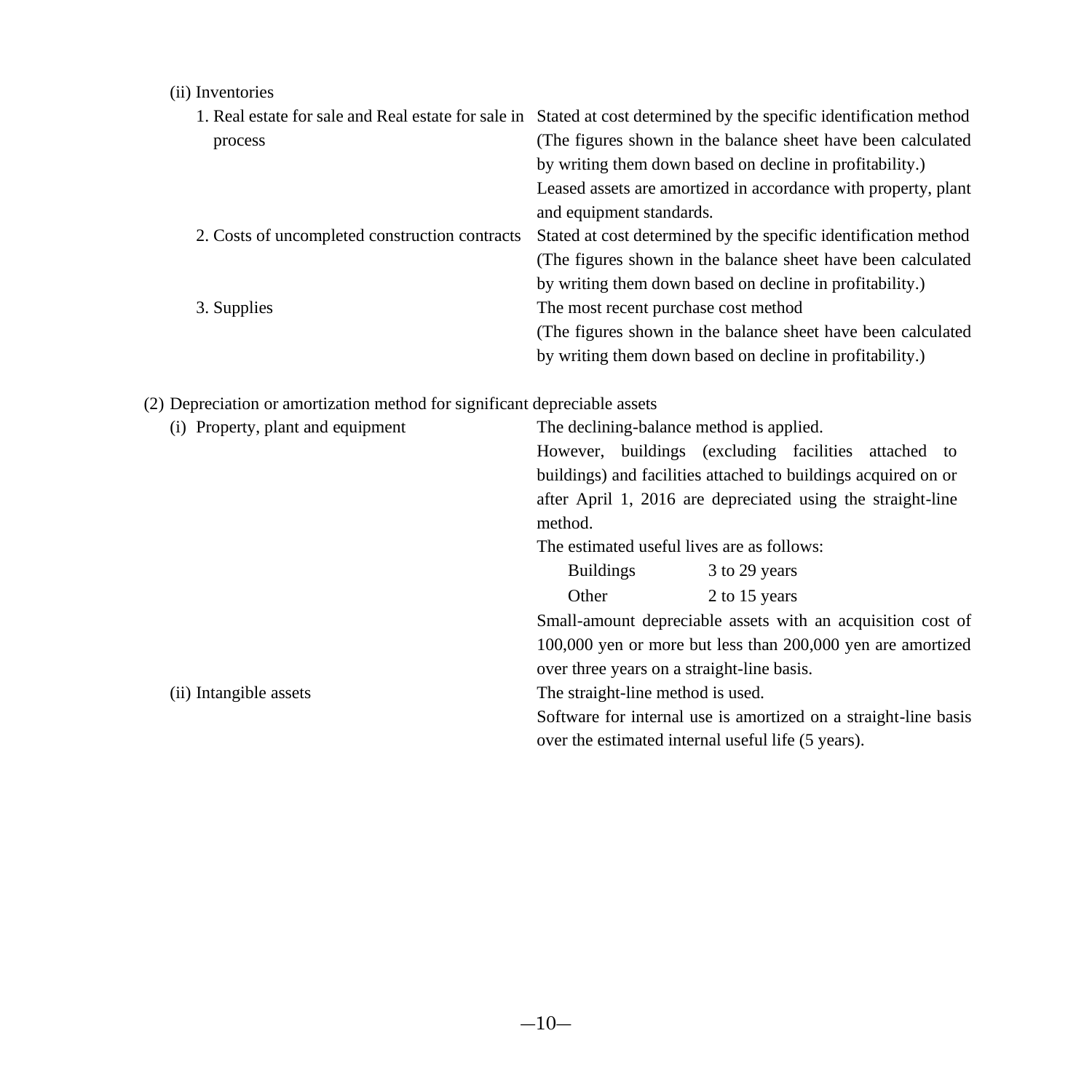| (3) Significant provisions |  |
|----------------------------|--|
|                            |  |

| Allowance for doubtful accounts<br>(i)                            | The allowance for doubtful accounts is provided based on the<br>historical write-off rate for ordinary receivables, the estimated<br>amount of irrecoverable debt based on recoverability of<br>individual cases for specified receivables such as doubtful<br>accounts.                                            |
|-------------------------------------------------------------------|---------------------------------------------------------------------------------------------------------------------------------------------------------------------------------------------------------------------------------------------------------------------------------------------------------------------|
| (ii) Provision for bonuses                                        | To prepare for the payment of bonuses to employees, the<br>Company records the portion of the estimated bonuses to be<br>paid during the current consolidated fiscal year.                                                                                                                                          |
| (iii) Provision for bonuses for directors (and other<br>officers) | Provision for directors' bonuses is provided based on the<br>estimated amount to be paid during the current consolidated<br>fiscal year.                                                                                                                                                                            |
| (iv) Provision for fulfillment of guarantees                      | In order to prepare for losses related to Rent Guarantee<br>Business operations, costs for which the amount incurred can<br>be estimated individually are recorded in the amount of such<br>costs, and for others, the estimated losses are recorded by<br>taking into account the past guarantee fulfillment rate. |
| (v) Provision for share-based remuneration                        | In order to prepare for the provision of the Company's shares<br>to employees based on the Share Benefit Regulations, the<br>provision for the Company's shares is recorded based on the<br>estimated amount of the share benefit obligation at the end of<br>the current consolidated fiscal year.                 |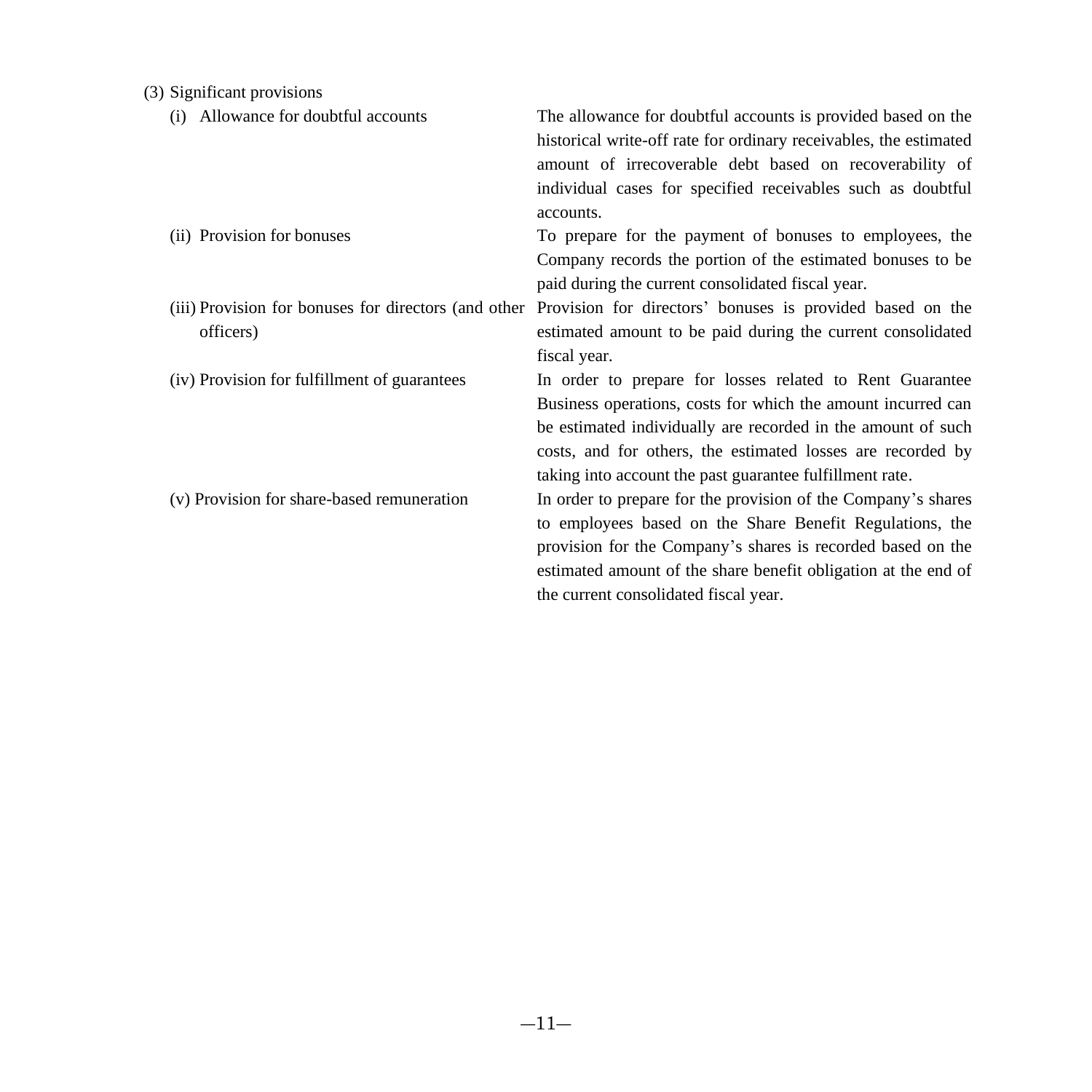- (4) Other significant matters for preparation of consolidated financial statements
	- (i) Fiscal year of consolidated subsidiaries

Consolidated domestic subsidiaries and Sun Frontier Fudousan Taiwan Co., Ltd. close their books on March 31, and SUN FRONTIER VIETNAM CO., LTD., PT. SUN FRONTIER INDONESIA, PT. SUN FRONTIER PROPERTY ONE, SUN FRONTIER DANANG CO., LTD., Sun Frontier NY Co., Ltd., 340 West 48 SG LLC, 439 West 46 SG LLC and RIVERSIDE STUDIOS LLC close their books on December 31.

In preparing the consolidated financial statements, the financial statements as of December 31 are used for the consolidated subsidiaries whose closing date is December 31, and necessary adjustments are made for significant transactions occurring between the consolidated closing date and December 31.

(ii) Standards for recording significant revenues and expenses

The major performance obligations of the Company and its consolidated subsidiaries in their principal businesses with respect to revenue arising from contracts with clients and the normal time at which such performance obligations are met (normal time at which revenue is recognized) are as follows.

(a) Real Estate Revitalization Business

#### Replanning Business

Replanning Business purchases existing office buildings and refurbishes buildings and facilities and attracts excellent tenants to sell buildings with added value to clients in Japan and overseas. The business is obligated to deliver these properties based on real estate sales agreements with clients.

The performance obligation is fulfilled at the time the property is delivered and revenue is recorded at the time of delivery of the property.

- (b) Real Estate Service Business
	- (1) Property Management Business

Property Management Business enters into property management agreements with clients and is obligated to perform various operations related to real estate properties on behalf of clients, including maintenance and management of properties and collection of rent for tenants.

The performance obligation is fulfilled at the time service provision based on the property management agreement, and revenue is recorded over the contract period.

(2) Building Maintenance Business

Building Maintenance Business mainly is obligated to inspect building facilities by entering into various agreements with clients or by entering into purchase orders and order contracts.

The performance obligation is fulfilled upon completion of the work under the agreement, and revenue is recorded at the time of issuance of the completion report for the work and construction.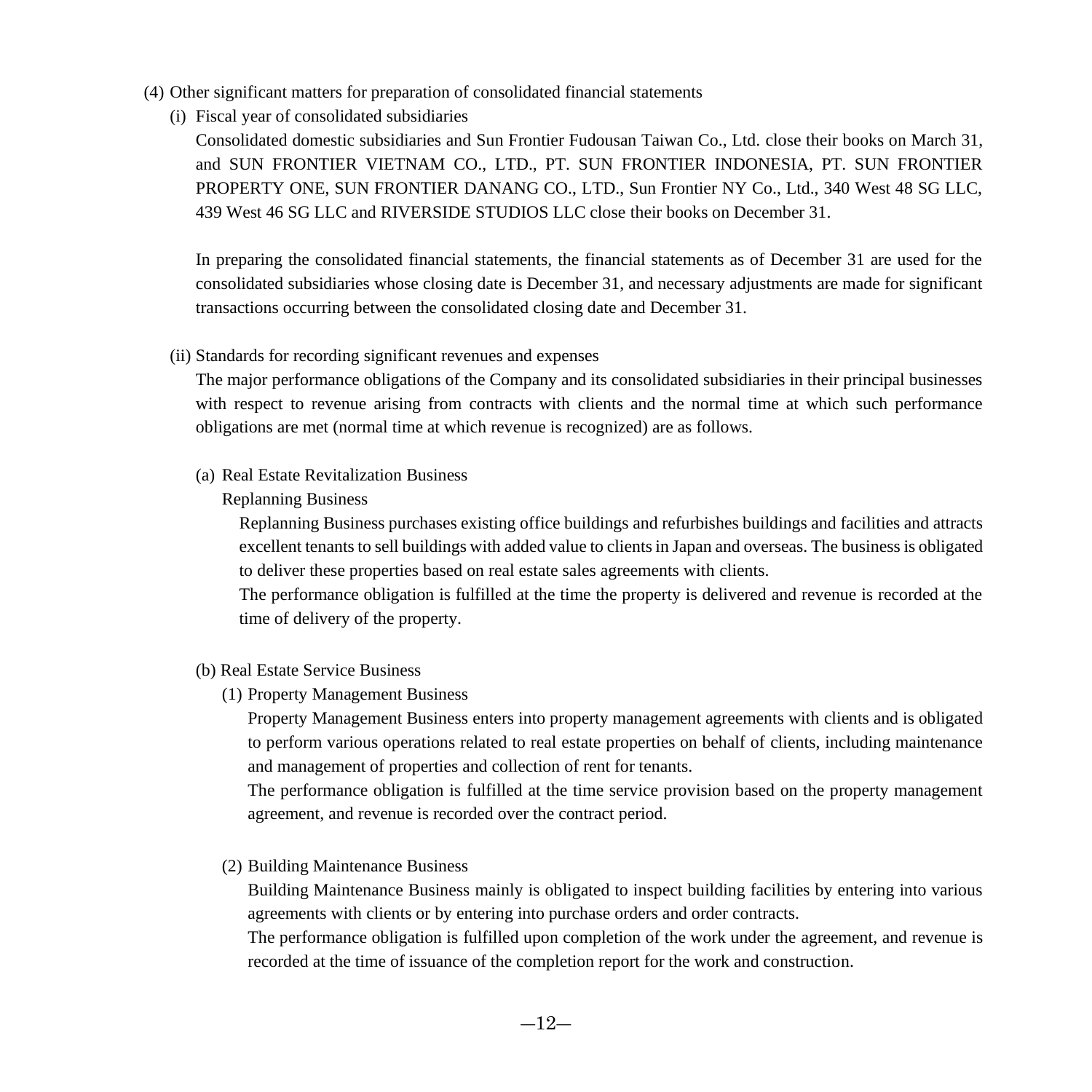#### (3) Sales Brokerage Business

Sales Brokerage Business stands between the buyer and the seller at the time of purchase and sale of real estate and is responsible for executing the sales agreement. Based on the intermediary agreement with the client, the Company is responsible for a series of operations including negotiation and adjustment of transaction terms and conditions, delivery and explanation of important matters, preparation and delivery of the agreement, and involvement in procedure for performance of agreements.

The performance obligation is fulfilled at the time when the property related to the real estate sales contract established by the intermediary agreement is delivered, and revenue is recorded at the time of delivery.

(4) Leasing Brokerage Business

Leasing Brokerage Business stands between the lessee and the lessor when leasing real estate and is responsible for concluding lease agreements. Based on intermediary agreements with clients, the business has obligations related to a series of operations including negotiations and adjustments of transaction terms and conditions, delivery and explanation of important matters, preparation and delivery of agreements, and involvement in procedures for performance of agreements.

The performance obligation is fulfilled at the time when the real estate lease agreement for the property brokered by the intermediary agreement is concluded, and revenue is recorded at the time of conclusion of the agreement.

#### (c) Hotel and Tourism Business

(1) Hotel Operation Business

Hotel Operation Business is primarily responsible for the operation of hotels owned or leased by the Company and is obligated to provide hotel services for clients to stay or provide meals at restaurants located within the hotel.

These performance obligations are fulfilled at the time service is provided to clients, and revenue is recorded when clients check in.

(2) Hotel Development Business

Hotel Development Business is a business engaging in the purchase of land and the construction of hotel buildings, which are then sold to clients, and is obligated to deliver the property based on the real estate sales agreement with the clients.

The performance obligation is fulfilled at the time the property is delivered and revenue is recorded at the time of delivery.

- (d) Others
	- (1) Overseas Development Business

Overseas Business is engaged in real estate development mainly for condominiums and houses in Southeast Asia and sells these properties to clients in Japan and overseas. The business is obligated to deliver these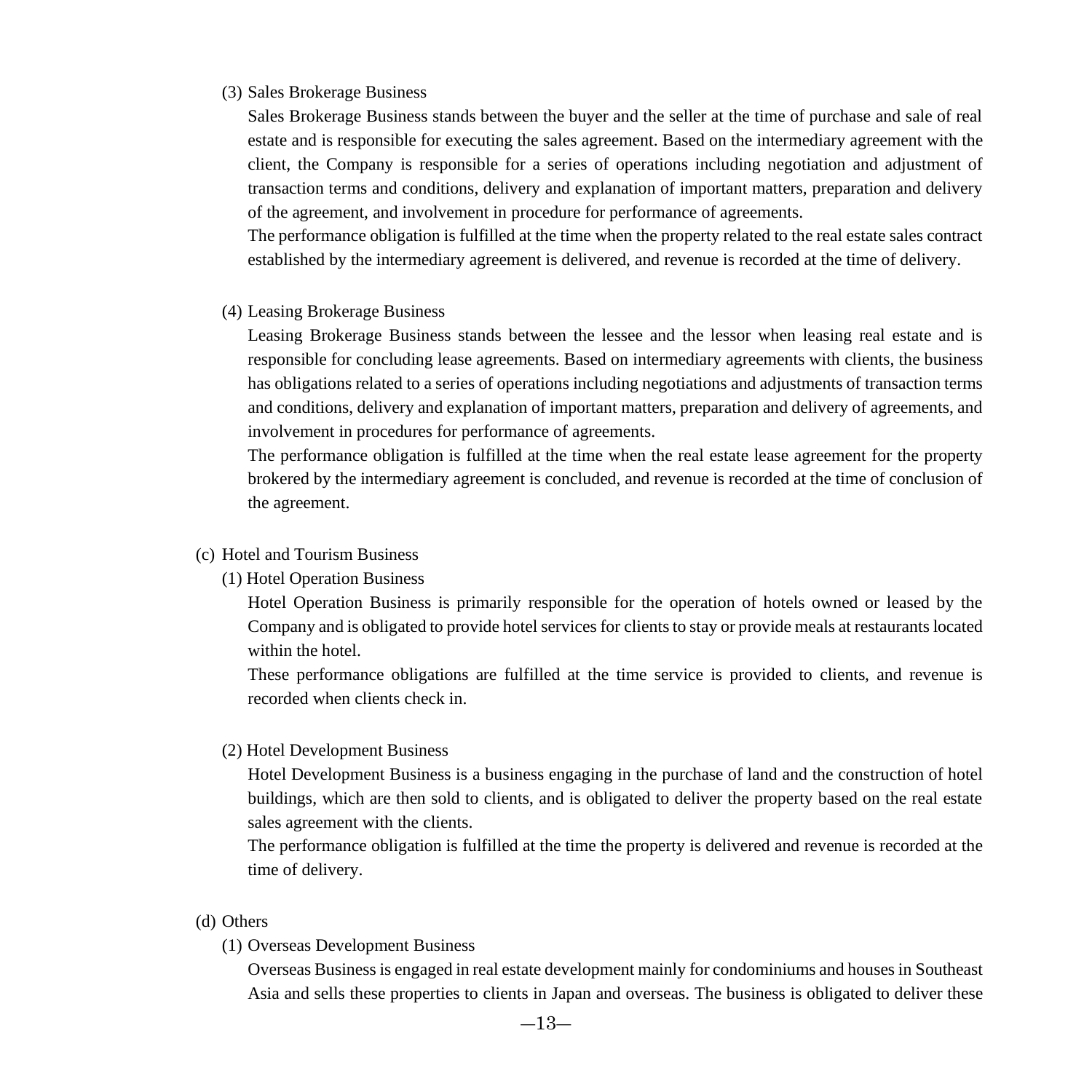properties based on real estate sales agreements with clients.

The performance obligation is fulfilled at the time the property is delivered, and revenue is recorded at the time of delivery.

(2) Construction Business

Construction Business is engaged in renovation planning, repair and renovation related to renewal planning, repair and renovation work for commercial buildings, telecommunications work, contracted interior construction for large, medium, and small facilities, etc.

When control over goods or services is transferred to clients over a certain period, revenue is recorded over a certain period as the performance obligation to transfer goods or services to clients is fulfilled.

Contracts with a very short period between the transaction start date and the time when the performance obligation is expected to be fulfilled, or contracts with a small order amount received per unit of construction are subject to alternative treatment. Revenue is not recognized over a certain period but is recognized when the performance obligation is fulfilled.

(iii) Accounting treatment for retirement benefits

In calculating the retirement benefit liability and retirement benefit expenses, certain of the Company's consolidated subsidiaries apply the simplified method where the amount of retirement benefits payable at the end of the fiscal year for voluntary resignations is the retirement benefit obligation.

- (iv) Standards for translation of foreign currency-denominated assets and liabilities into Japanese currency Monetary receivables and payables denominated in foreign currencies are translated into Japanese yen at the spot exchange rates on the consolidated balance sheet date, and translation differences are charged or credited to income. Assets, liabilities and income and expenses of foreign subsidiaries are translated into Japanese yen at the exchange rates prevailing at the respective balance sheet dates of the foreign subsidiaries. Translation differences are included in foreign currency translation adjustment and non-controlling interests in net assets.
- (v) Non-deductible consumption tax accounting Non-deductible consumption tax and local consumption tax on assets are charged to income in the year in which they are incurred.
- (vi) Amortization methods and periods for goodwill Goodwill is amortized on a straight-line basis over mainly 10 years.
- (vii) Application of consolidated taxation system Consolidated taxation system is applied.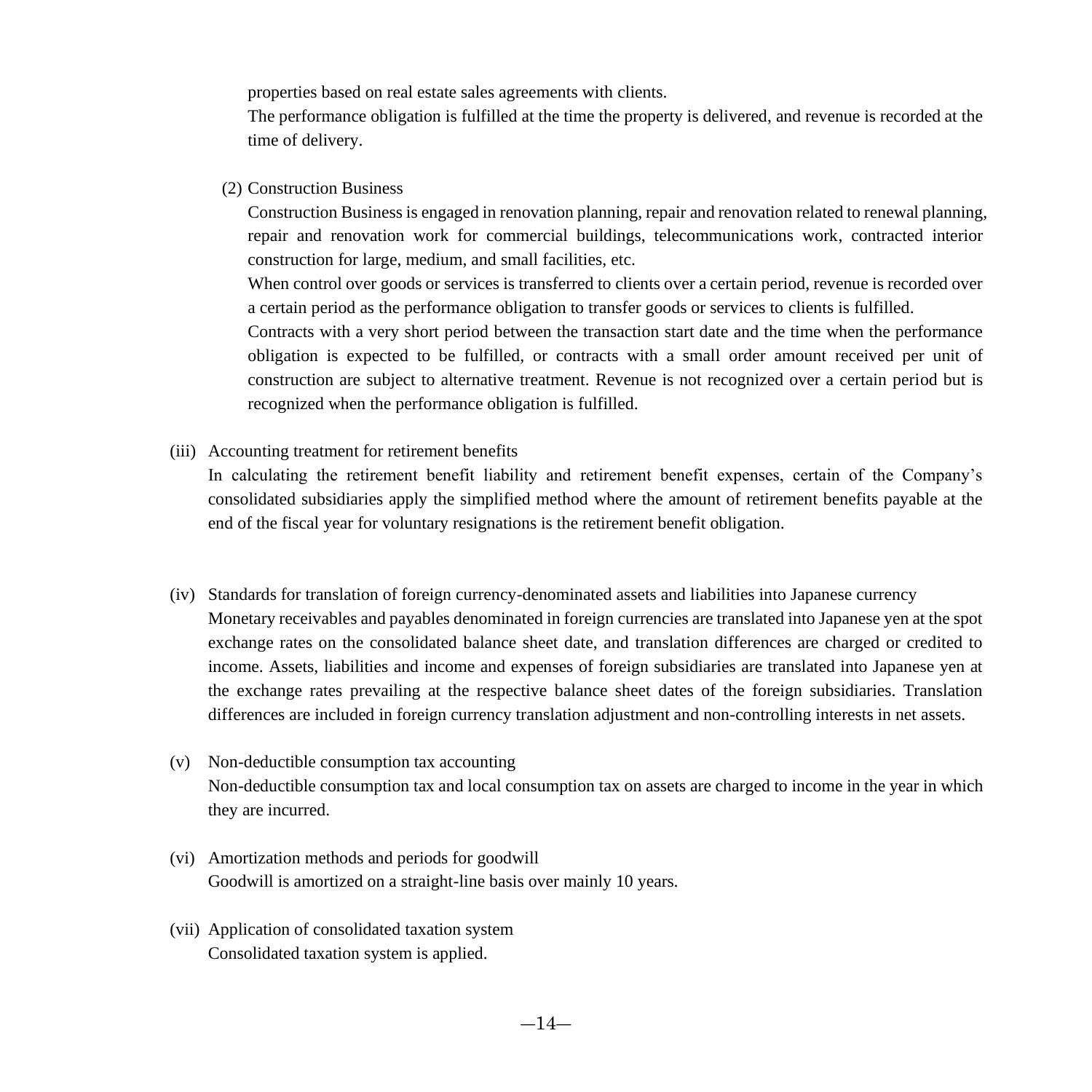(viii) Application of tax effect accounting for transition from the consolidated taxation system to the group tax sharing system

The Company and certain consolidated domestic subsidiaries companies will shift from the consolidated taxation system to the group tax sharing system from the following fiscal year. However, the provisions of Paragraph 44 of the "Implementation Guidance on Tax Effect Accounting" (Accounting Standards Board of Japan (ASBJ) Statement No. 28, February 16, 2018) have not been applied to the items for which the group tax sharing system has been adopted and the non-consolidated tax payment system has been revised in line with the transition to the group tax sharing system established under the Act for Partial Revision of the Income Tax Act, etc. (Act No. 8 of 2020) due to the treatment in Paragraph 3 of the "Treatment of Tax Effect Accounting for the Transition from the Consolidated Taxation System to the Group Tax Sharing System" (ASBJ PITF No. 39, March 31, 2020), and the amounts of deferred tax assets and deferred tax liabilities have been based on the provisions of the tax act prior to the revision.

Moreover, from the beginning of the following fiscal year, the Company plans to apply the "Treatment of the Accounting and Disclosure under the Group Tax Sharing System" (ASBJ PITF No. 42, August 12, 2021), which provides for the handling of accounting treatment and disclosure of corporate tax, local corporate tax and tax effect accounting with the application of the group tax sharing system.

(Changes in accounting policies due to changes in accounting standard, etc.)

1. Application of accounting standards for revenue recognition

"Accounting Standard for Revenue Recognition" (ASBJ Statement No. 29, March 31, 2020) was applied at the beginning of the three months ended June 30, 2021 and so revenue is recognized in the amount expected to be received in exchange for the promised goods or services at the time when control of the goods or services is transferred to the client.

Consequently, if the event that control over goods or services related to renewal planning, repair and renovation work for commercial buildings, telecommunications work, contracted interior construction work for large, medium, and small facilities, etc., is transferred to clients over a certain period of time, revenue will be recorded over a certain period of time as performance obligations to transfer goods or services to clients are fulfilled.

The application of the said accounting standard is in accordance with the transitional treatment provided in the proviso to Paragraph 84 of the Revenue Recognition Accounting Standard, but there is no impact on the balance at beginning of the period of retained earnings. As a result of the application of the said accounting standard, net sales in current consolidated fiscal year increased by 17 million yen and operating profit, ordinary profit and profit before income taxes each increased by 3 million yen. Moreover, "notes and accounts receivable – trade" that was included in "current assets" in the Consolidated Balance Sheet of the previous fiscal year, has been included in "Notes, Account receivable and contract assets" from the current consolidated fiscal year.

#### 2. Application of accounting standards for fair value measurement

"Accounting Standard for Fair Value Measurement" (ASBJ Statement No. 30, July 4, 2019. Hereinafter referred to as "Fair Value Measurement Accounting Standard") was applied at the beginning of the first quarter ended June 30, 2021 and so in accordance with the transitional treatment set forth in Paragraph 19 of the Fair Value Measurement Accounting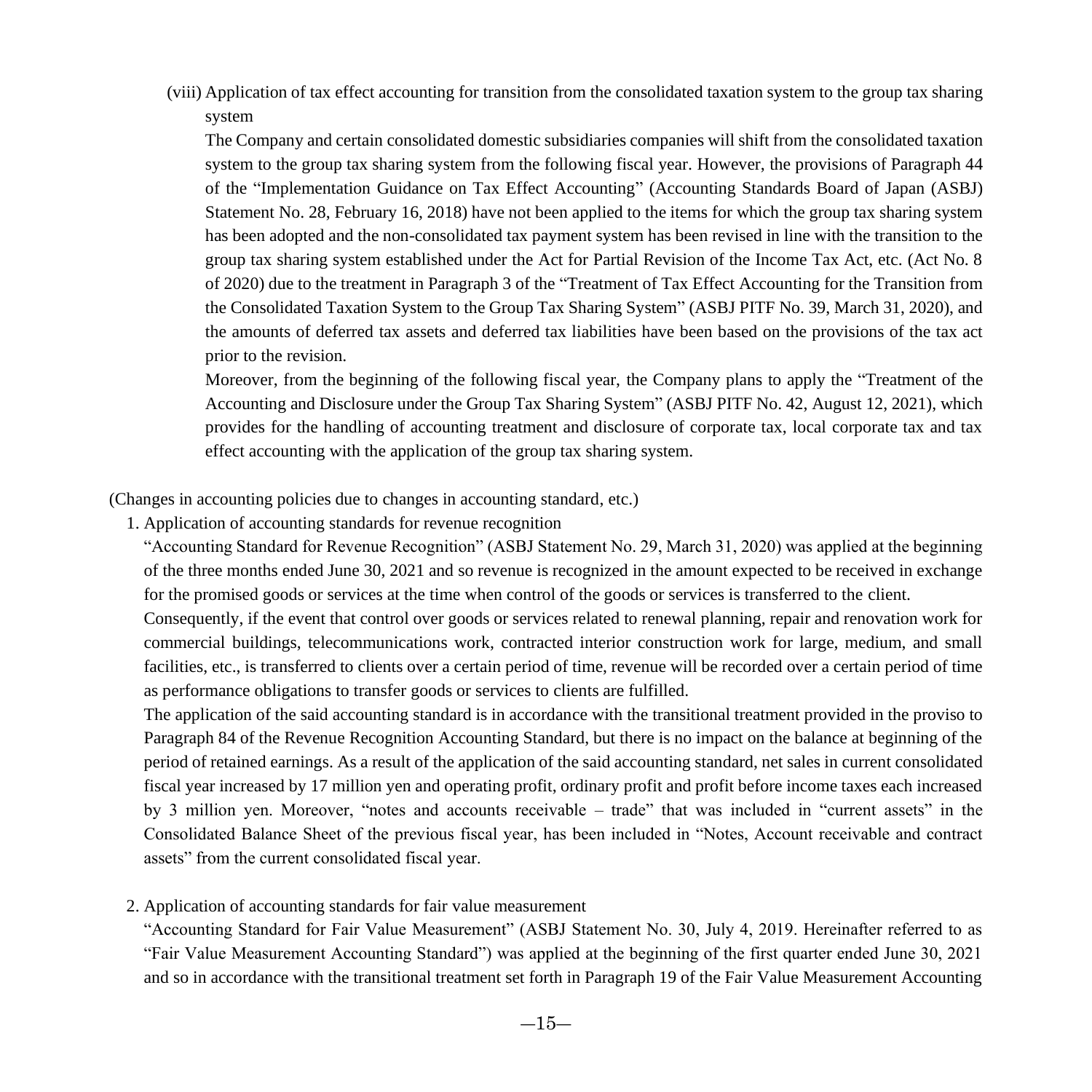Standard, and Paragraph 44-2 of the "Accounting Standard for Financial Instruments" (ASBJ Statement No. 10, July 4, 2019), the new accounting policies set forth in the said accounting standard will be applied in the future. Moreover, there is no impact on the Consolidated Financial Statements.

#### (Change of Presentation Method)

#### Consolidated Balance Sheet

"Gain on sales of non-current assets" (1 million yen in the previous fiscal year) which was independently listed in "Extraordinary income" in the previous fiscal year has been included in "Other" in the current fiscal year due to its decreasing financial materiality.

#### (Notes on Accounting Estimates)

- 1. Assessment of the real estate for sale
	- (1) Amount recorded in the consolidated financial statements for the current fiscal year

| Real estate for sale            | 14,222 million yen |
|---------------------------------|--------------------|
| Real estate for sale in process | 62,934 million yen |

#### (2) Other information

For real estate for sale, etc., if the net selling price falls below the acquisition cost, the net selling price is stated as the balance sheet amount. The net selling price is calculated by deducting the estimated future cost of construction work and the estimated selling expenses from the return value estimated based on the business plan.

The business plan that forms the basis for the value of the return to profits includes the expected tenant rent and the occupancy rate of hotel rooms, and is based on important assumptions such as the assumed market conditions in the future and the forecast of the convergence time of the COVID-19.

In the following fiscal year and thereafter, the net selling price may change due to changes in assumptions used in formulating business plans in the events that were not anticipated at the time of formulating business plans. This may have a significant impact on the amount of real estate for sale, etc., recognized in the consolidated financial statements for the following fiscal year and thereafter.

#### 2. Non-current assets impairment

(1) Amount recorded in the consolidated financial statements for the current fiscal year

Non-current assets related to Hotel Development Business and Hotel Operation Business 12,080 million yen

#### (2) Other information

Due to the impact of the spread of COVID-19, the occupancy rate of hotel rooms has decreased and profitability has declined. As a result, signs of impairment have emerged as a significant deterioration in the business environment. The determination of impairment losses recognition is based on a comparison of the estimated undiscounted future cash flows over the remaining economic useful lives of the hotel's major assets with the carrying amounts of the hotel's asset groups.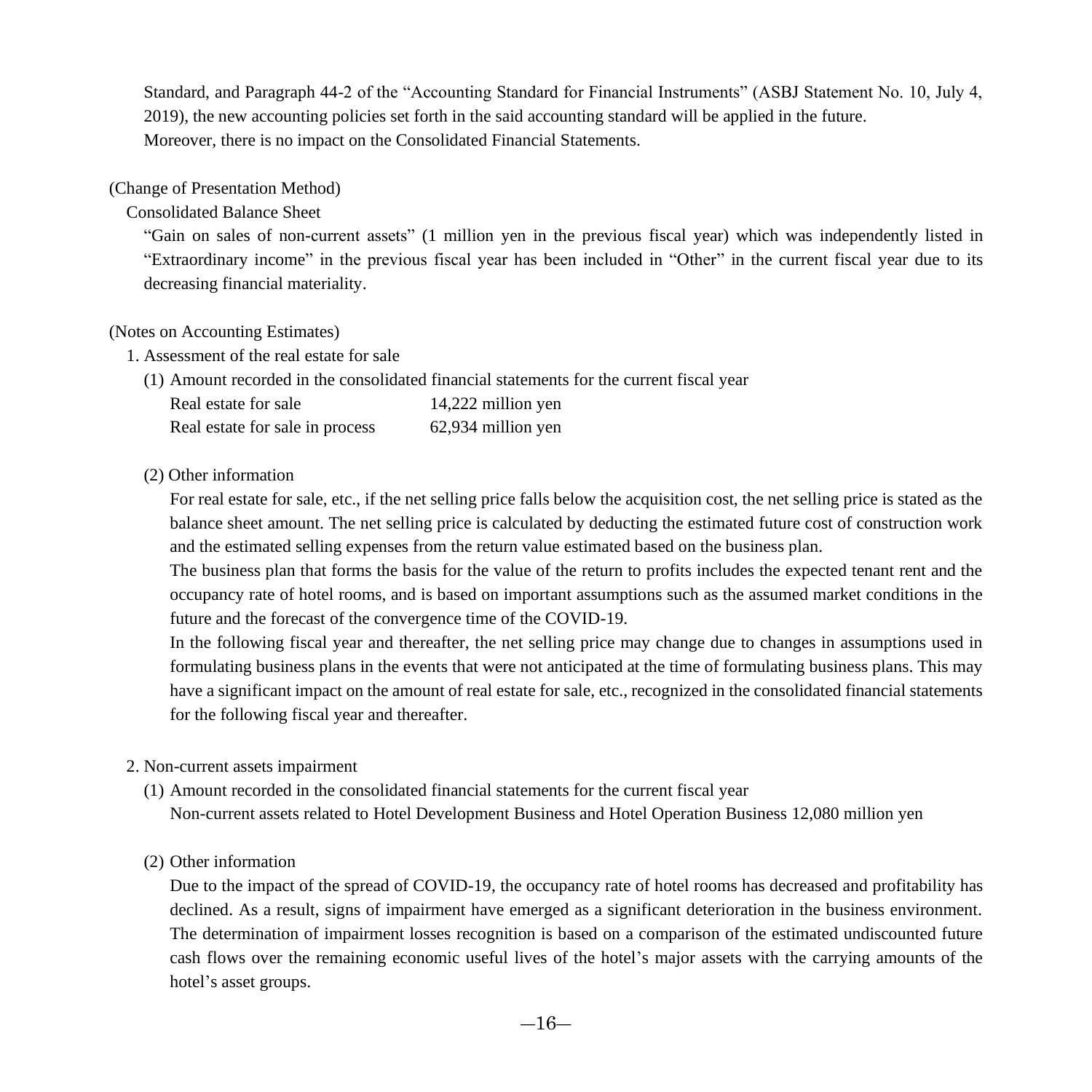The business plan of the hotel, which is the basis of future cash flows, has been formulated under the policy of conducting long-term management, based on important assumptions including the forecast of the occupancy rate of hotel rooms, etc., as well as the assumption of future market conditions and the forecast of the convergence time of the COVID-19.

In the following fiscal year and thereafter, the assumptions used in formulating business plans may change in the events that were not anticipated when the business plan was formulated. This may have a material impact on the noncurrent asset amounts to be recognized in the consolidated financial statements for the following fiscal year and thereafter.

#### (Additional Information)

Transactions of delivering the company's own shares to employees etc. through trusts

The Company conducts transactions to deliver its own shares through trust for the purpose of employee welfare.

(i) Overview of transaction

The Plan provides the Company's shares to employees of the Company who meet certain requirements based on the share benefit regulations established by the Company in advance.

The Company will grant points to employees who satisfy certain conditions at the end of the consolidated fiscal year, and when they acquire the right to receive benefits, the Company shares corresponding to the granted points will be delivered. The shares to be granted to employees are acquired in the future with the money set in trust in advance and managed separately as trust assets.

The total amount method is applied to the Employee Stock Ownership Plan (J-ESOP) in accordance with the "Practical Solution on Transactions of Delivering the Company's Own Shares to Employees etc. through Trusts" (ASBJ PITF No. 30, March 26, 2015).

#### (ii) Own shares remaining in the trust

The book value of the Company's shares remaining in the trust (excluding the amount of incidental expenses) is included as treasury shares in net assets. The book value and number of shares of the treasury shares were 67 million yen and 56,500 shares.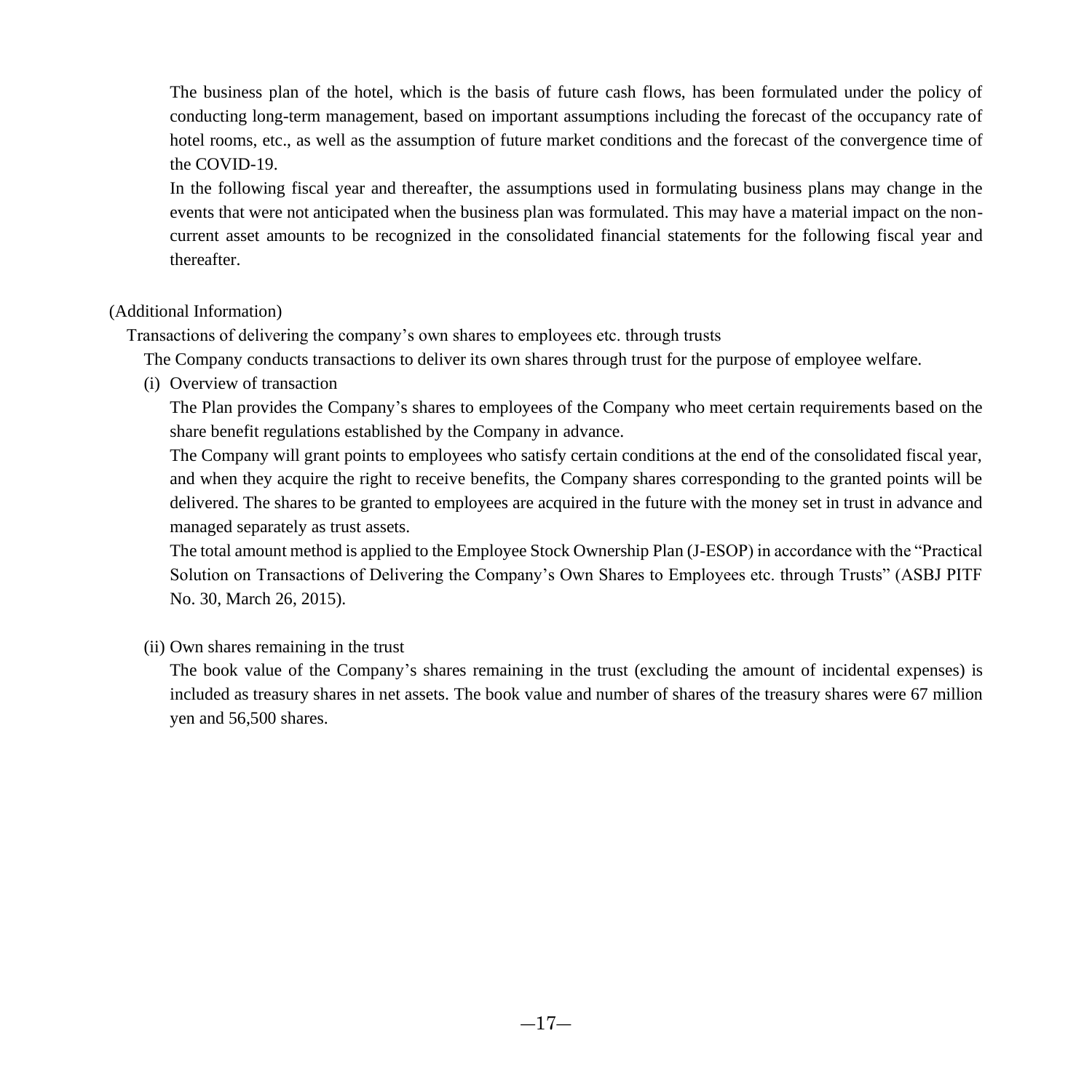(Notes to Consolidated Balance Sheet)

(1) Assets pledged as collateral and obligations secured by collateral

| (i) Assets pledged as collateral are as follows:                                                                                |                    |
|---------------------------------------------------------------------------------------------------------------------------------|--------------------|
| Real estate for sale                                                                                                            | 8,963 million yen  |
| Real estate for sale in process                                                                                                 | 59,769 million yen |
| <b>Buildings</b>                                                                                                                | 4,040 million yen  |
| Land                                                                                                                            | 9,700 million yen  |
| Other                                                                                                                           | 1,374 million yen  |
| Total                                                                                                                           | 83,848 million yen |
| (ii) Secured obligations are as follows:                                                                                        |                    |
| Long-term borrowings                                                                                                            | 47,724 million yen |
| (2) Accumulated depreciation of property, plant and equipment<br>Note. The above amounts include accumulated impairment losses. | 4,540 million yen  |
| (3) Contingent liabilities                                                                                                      |                    |
| Debt guarantee                                                                                                                  |                    |
| Liability guarantee by rent guarantee                                                                                           |                    |
| Clients pertaining to Rent Guarantee Business (amount)<br>equivalent to the guarantee limit)                                    | 43,143 million yen |
| Provision for fulfillment of guarantees                                                                                         | (39) million yen   |
| Total                                                                                                                           | 43,103 million yen |
|                                                                                                                                 |                    |

(Notes to Consolidated Statement of Income)

Not applicable.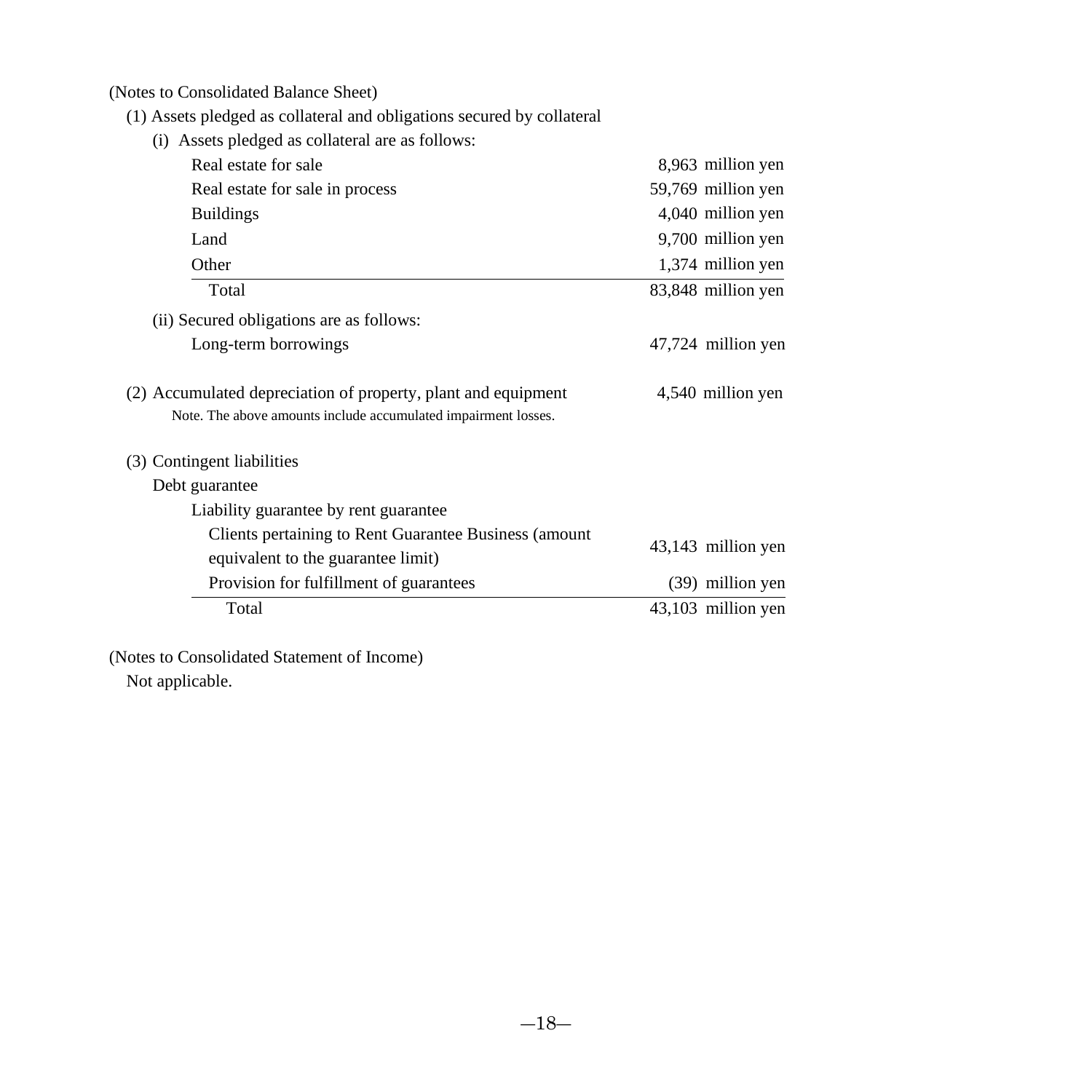#### (Notes to Consolidated Statement of Changes in Equity)

(1) Total number of issued shares

| Type of shares | Beginning of the<br>current consolidated<br>fiscal vear | Increase | Decrease | End of the current<br>consolidated fiscal year |
|----------------|---------------------------------------------------------|----------|----------|------------------------------------------------|
| Common shares  | 48.755.500 shares                                       |          |          | 48,755,500 shares                              |

#### (2) Matters concerning Treasury shares

| Type of shares | Beginning of the<br>current consolidated<br>fiscal vear | Increase | Decrease | End of the current<br>consolidated fiscal year |
|----------------|---------------------------------------------------------|----------|----------|------------------------------------------------|
| Common shares  | 56,644 shares                                           |          |          | 56,644 shares                                  |

Note. The number of Treasury shares in common shares, includes the Company's share of 56,500 held by the trust account of the Employee Stock Ownership Plan (J-ESOP).

(Summary of Reasons for Change)

Not applicable.

#### (3) Matters concerning dividends of surplus

(i) Cash dividends paid

| Resolution                                                    | Type of shares | Total dividends<br>(Millions of yen) | Dividends per share<br>(yen) | Base date             | Effective date      |
|---------------------------------------------------------------|----------------|--------------------------------------|------------------------------|-----------------------|---------------------|
| June 22, 2021<br>Annual general<br>meeting of<br>shareholders | Common shares  | 2.047                                | 42.00                        | March 31,<br>2021     | June 23.<br>2021    |
| November 9, 2021<br><b>Board of Directors</b>                 | Common shares  | 1,023                                | 21.00                        | September 30,<br>2021 | December 7,<br>2021 |

Note. The total amount of dividends decided at the Annual General Meeting of Shareholders on June 22, 2021 includes dividends of 2 million yen for the Company's shares held by the trust account of the Employee Stock Ownership Plan (J-ESOP).

 The total amount of dividends decided at the Board of Directors on November 9, 2021 includes dividends of 1 million yen for the Company's shares held by the trust account of the Employee Stock Ownership Plan (J-ESOP).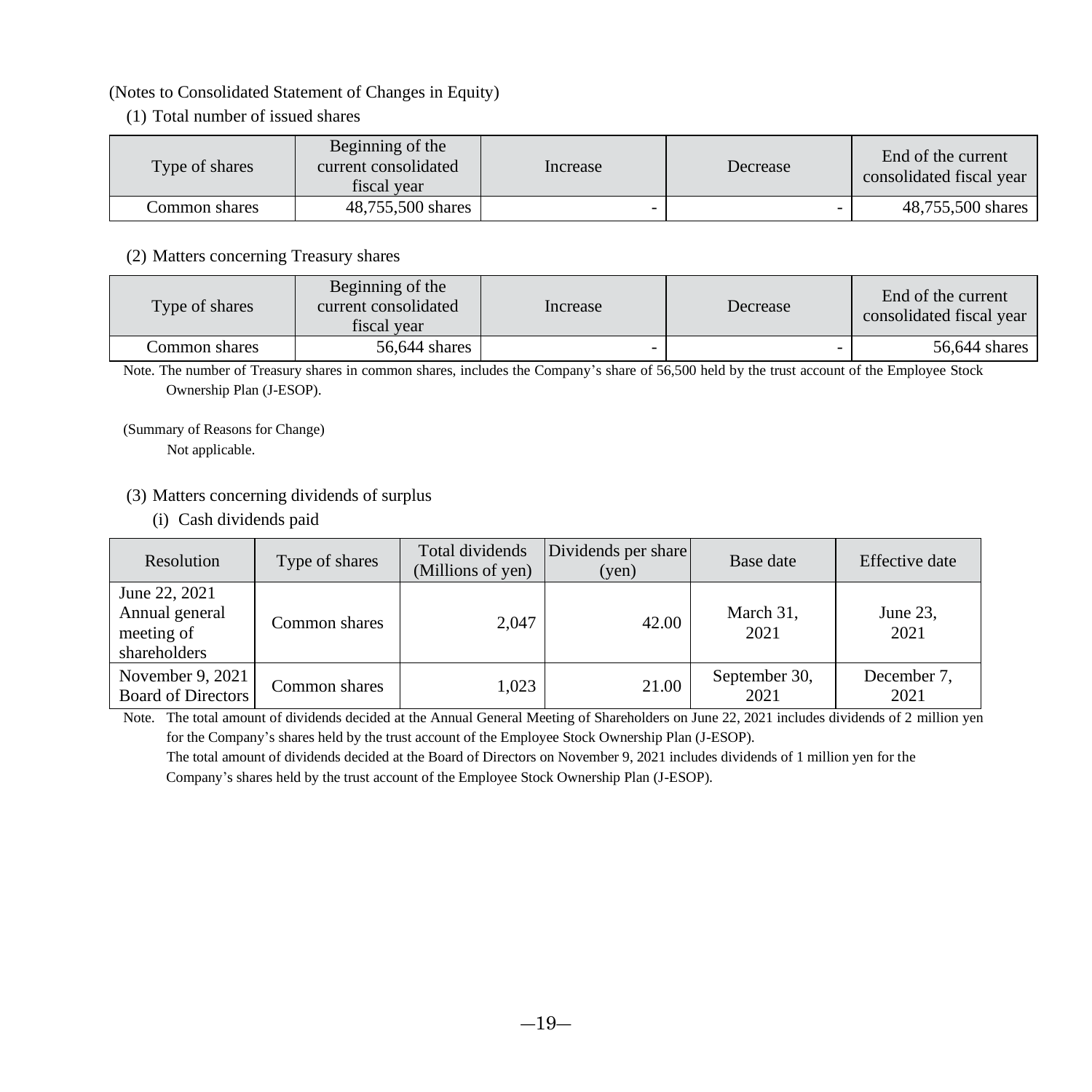(ii) Dividends whose record date falls in the current consolidated fiscal year and whose effective date falls in the following consolidated fiscal year The following resolution is scheduled.

| Resolution                                                    | Type of shares | Source of<br>dividends | $(Millions of ven)$ | Total dividends   Dividends per share<br>$(\text{ven})$ | Base date         | Effective date   |
|---------------------------------------------------------------|----------------|------------------------|---------------------|---------------------------------------------------------|-------------------|------------------|
| June 21, 2022<br>Annual general<br>meeting of<br>shareholders | Common shares  | Retained<br>earnings   | 1.121               | 23.00                                                   | March 31,<br>2022 | June 22.<br>2022 |

Note. The total amount of dividends decided at the Annual General Meeting of Shareholders held on June 21, 2022, includes dividends of 1 million yen for the Company's shares held by the trust account of the Employee Stock Ownership Plan (J-ESOP).

(4) Share acquisition rights as of the end of the current consolidated fiscal year

|                                                  |                                |                                                            |          | Number of shares to be issued (shares) |                                                      | Balance at                                                                       |
|--------------------------------------------------|--------------------------------|------------------------------------------------------------|----------|----------------------------------------|------------------------------------------------------|----------------------------------------------------------------------------------|
| Breakdown                                        | Type of shares<br>to be issued | Beginning of<br>the current<br>consolidated<br>fiscal year | Increase | Decrease                               | End of the<br>current<br>consolidated<br>fiscal year | the end of<br>the current<br>consolidated<br>fiscal year<br>(Millions of<br>yen) |
| 2018 Share acquisition<br>rights as Stock Option |                                |                                                            |          |                                        |                                                      |                                                                                  |
| 2019 Share acquisition<br>rights as Stock Option |                                |                                                            |          |                                        |                                                      |                                                                                  |
| 2020 Share acquisition<br>rights as Stock Option |                                |                                                            |          |                                        |                                                      |                                                                                  |
| 2021 Share acquisition<br>rights as Stock Option |                                |                                                            |          |                                        |                                                      | 14                                                                               |
| Total                                            |                                |                                                            |          |                                        |                                                      | 30                                                                               |

(Notes on Financial Instruments)

(1) Items relating to financial instruments

(i) Policy on financial instruments

The group limits its fund management to short-term deposits, etc. With regard to fund procurement, the Company's policy is to procure funds through indirect financing through bank loans and direct financing through issuance of bonds and shares, etc., taking into comprehensive consideration the characteristics of necessary fund demand, financial market environment, long and short-term redemption periods. Derivative transactions are used to avoid interest rate fluctuation risks on borrowings or to limit them to a certain range, and the Company's policy is not to engage in speculative transactions.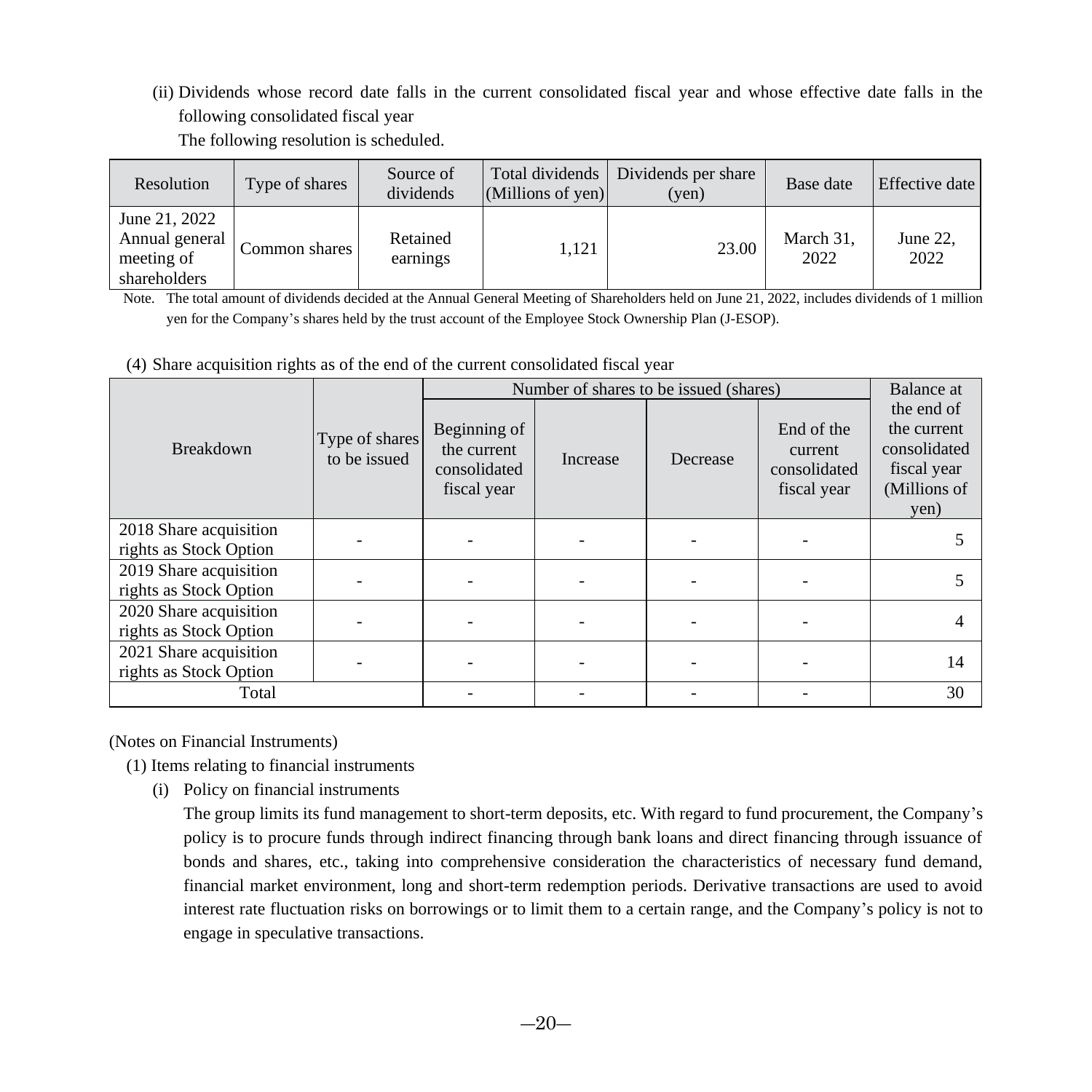(ii) Content as well as risks of financial instruments

Trade receivables are exposed to clients' credit risk.

Borrowings raised funds mainly for investment in business purposes and business strategies. Variable borrowings are exposed to interest rate fluctuation risk. Borrowings, which procures funds mainly from financial institutions, is exposed to liquidity risks that restrict fund procurement due to changes in the stance of transactions with the group.

#### (iii) Risk management system for the financial instruments

- A. Management of credit risks (risks pertaining to non-performance of contracts by counterparties) Based on the Management Regulations for Trade Receivables and other rules, the Company regularly monitors the business conditions of major business partners with regard to trade receivables, strives to identify and mitigate early concerns about collection of trade receivables due to deterioration in financial conditions and other factors.
- B. Management of market risks (risks related to market price fluctuations) The Company will not conduct derivative transactions for speculative purposes not stipulated in the derivative transaction management regulations.
- C. Management of liquidity risk related to fund procurement (risk of inability to pay on the due date) The Company aims to diversify its funding sources by accurately assessing the group's funding needs and financial position, and by strengthening relationships with financial institutions.
- (iv) Supplementary explanation of fair value of financial instruments

Since variable factors are incorporated in the calculation of the fair values of financial instruments, the value may fluctuate by adopting different assumptions, etc.

#### (2) Fair value of financial instruments

At March 31, 2022, the book values of the Consolidated Balance Sheet, fair values and differences between them are as follows.

|                                                     | <b>Consolidated Balance</b><br>Sheet amount | Market value | Difference |
|-----------------------------------------------------|---------------------------------------------|--------------|------------|
| Long-term borrowings (including<br>current portion) | 51,043                                      | 50,275       | (768)      |
| Total liabilities                                   | 51,043                                      | 50,275       | (768)      |

(unit: million yen)

Note 1. The description "cash and time deposits" is omitted because it is cash and deposits are settled in a short period of time, and so the market value approximates the book value.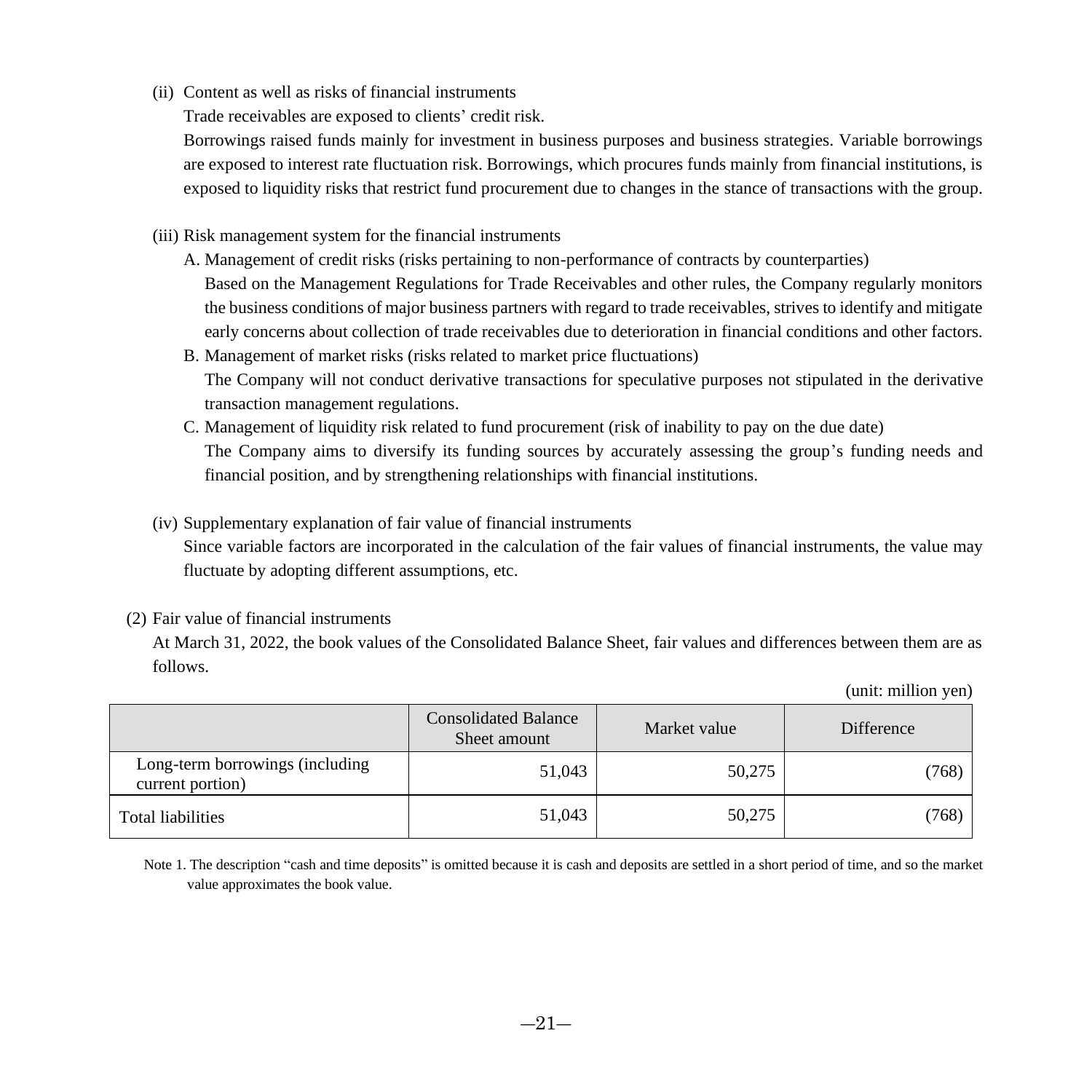Note 2. Shares with no market price

| Category                                 | <b>Consolidated Balance</b><br>Sheet value<br>(Millions of yen) |
|------------------------------------------|-----------------------------------------------------------------|
| Shares of subsidiaries and<br>affiliates | 126                                                             |
| Unlisted shares                          |                                                                 |

Note 3.Scheduled repayment amount of short-term and long-term borrowings after the consolidated balance sheet date

|                       |               |            |            | Over 1 year Over2 years Over 3 years Over 4 years                           |            |              |
|-----------------------|---------------|------------|------------|-----------------------------------------------------------------------------|------------|--------------|
|                       | Within 1 year | and within | and within | and within                                                                  | and within | Over 5 years |
| Category              | (Millions of  | 2 years    | 3 years    | 4 years                                                                     | 5 years    | (Millions of |
|                       | yen)          |            |            | (Millions of $\vert$ (Millions of $\vert$ (Millions of $\vert$ (Millions of |            | yen)         |
|                       |               | yen)       | yen)       | yen)                                                                        | yen)       |              |
| Short-term borrowings | 30            | –          |            |                                                                             |            |              |
| Long-term borrowings  | 6.874         | 8,320      | 23,071     | 2,826                                                                       | 3,106      | 6,844        |

(3) Breakdown of market value of financial instruments by appropriate category, etc.

The market values of financial instruments are classified into the following three levels according to the inputs, observability and materiality related to the calculation of market values.

Level 1 Market Value: Market value calculated based on quoted prices of the same asset or liability in an active market (unadjusted)

Level 2 Market Value: Market value calculated using direct or indirect observable inputs other than Level 1 inputs Level 3 Market Value: Market value calculated using significant unobservable inputs

When multiple inputs that have a significant impact on the calculation of market value are used, market value is classified to the lowest level to which each of these inputs belongs that has the lowest priority for calculating market value.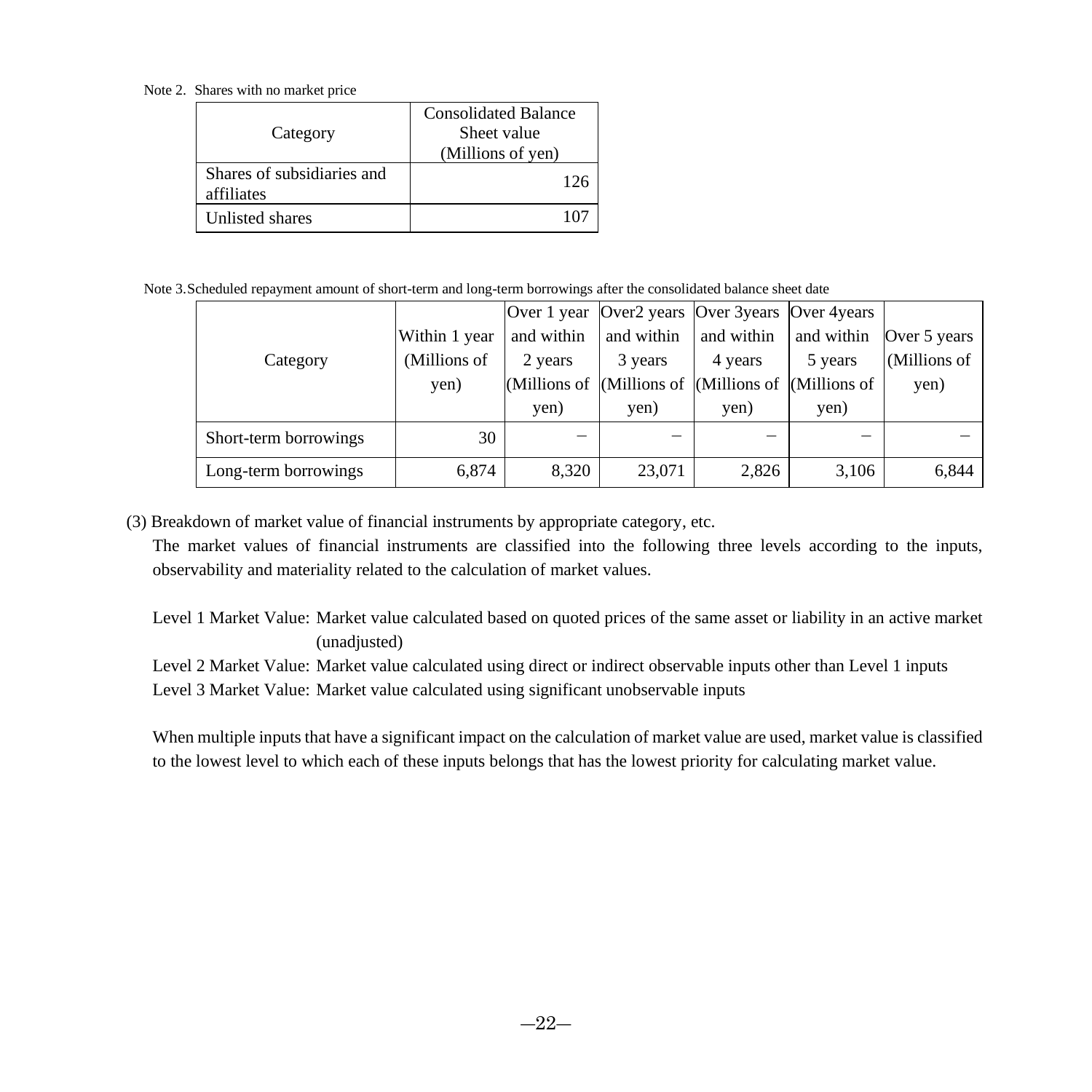|                      | Market value (Millions of yen) |         |         |        |  |
|----------------------|--------------------------------|---------|---------|--------|--|
| Category             | Level 1                        | Level 2 | Level 3 | Total  |  |
| Long-term borrowings | -                              | 50,275  | -       | 50,275 |  |

#### Financial assets and liabilities not recognized in Consolidated Balance Sheet at market value

Note. Explanation of valuation techniques used for market value calculation and input related to market value calculation

Long-term borrowings

These market values are calculated by the discounted present value method based on the total amount of principal and interest and the interest rate taking into account the remaining period of the debt and credit risk, and are classified as Level 2 market values.

#### (Notes on Lease and Real Estate)

The Company operates rental office buildings (including land) as well as hotel facilities (including land) in Tokyo and other areas. For the fiscal year ended March 31, 2022, net rental income from such rental properties was 159 million yen (rent revenue is recorded in net sales and rental expenses are recorded in cost of sales).

In addition, the amount recorded in the Consolidated Balance Sheet, increase/decrease for the current consolidated fiscal year and market value at the end of the current consolidated fiscal year for the said lease and real estate are as follows.

(Unit: million yen)

| Consolidated Balance Sheet amount                                                            | Market value at the end of the |                                                               |                                  |
|----------------------------------------------------------------------------------------------|--------------------------------|---------------------------------------------------------------|----------------------------------|
| Balance at the beginning of the Fiscal year under review<br>current consolidated fiscal year | Increase/Decrease              | Balance at the end of the<br>current consolidated fiscal year | current consolidated fiscal year |
| 2.183                                                                                        | 4.475                          | 6.659                                                         | 9.255                            |

Note 1.The amount recorded in the Consolidated Balance Sheet is the acquisition cost excluding the accumulated depreciation.

Note 2.The major increase in increase/decrease during the fiscal year under review was due to new acquisition of facility (4,567 million yen) and decrease was due to depreciation (91 million yen)

Note 3.The fair value at the end of the current consolidated fiscal year is the amount based on the real estate appraisal report by an external real estate appraiser.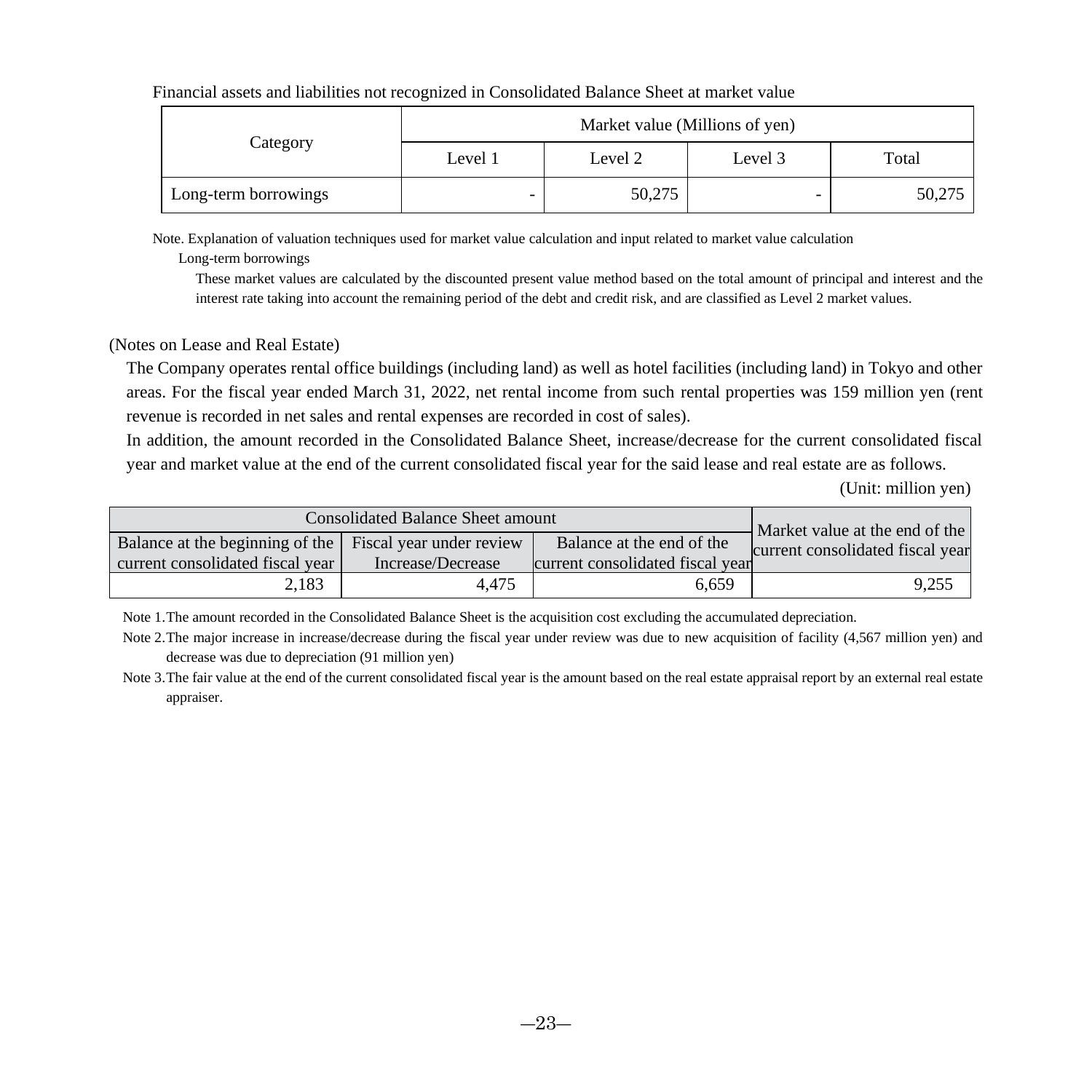(Notes on Revenue Recognition)

1. Breakdown of information regarding revenue generated from contracts with clients

(Millions of yen)

|                                        |                                                  | Reportable segments                              |                                         |        |                   |        |
|----------------------------------------|--------------------------------------------------|--------------------------------------------------|-----------------------------------------|--------|-------------------|--------|
|                                        | Real Estate<br>Revitalization<br><b>Business</b> | <b>Real Estate</b><br>Service<br><b>Business</b> | Hotel and<br>Tourism<br><b>Business</b> | Total  | Other<br>(Note 1) | Total  |
| Revenue from<br>contracts with clients | 51,644                                           | 5,447                                            | 6,797                                   | 63,889 | 1,690             | 65,580 |
| Other income<br>(Note 1)               | 4,301                                            | 1,255                                            | 114                                     | 5,671  |                   | 5,671  |
| Net sales to external<br>clients       | 55,946                                           | 6,703                                            | 6,911                                   | 69,561 | 1,690             | 71,251 |

Note 1.The "Other" segment is a business segment that is not included in the reportable segment and includes Overseas Development Business and Construction Business.

Note 2.Other income includes rental income, etc. under Accounting Standard for Lease Transactions (ASBJ Statement No. 13).

2. Basic information to understand the revenue generated from contracts with clients

Basic information for understanding revenue is as described in "(4) Other significant matters for preparation of consolidated financial statements (ii) Standards for recording significant revenues and expenses."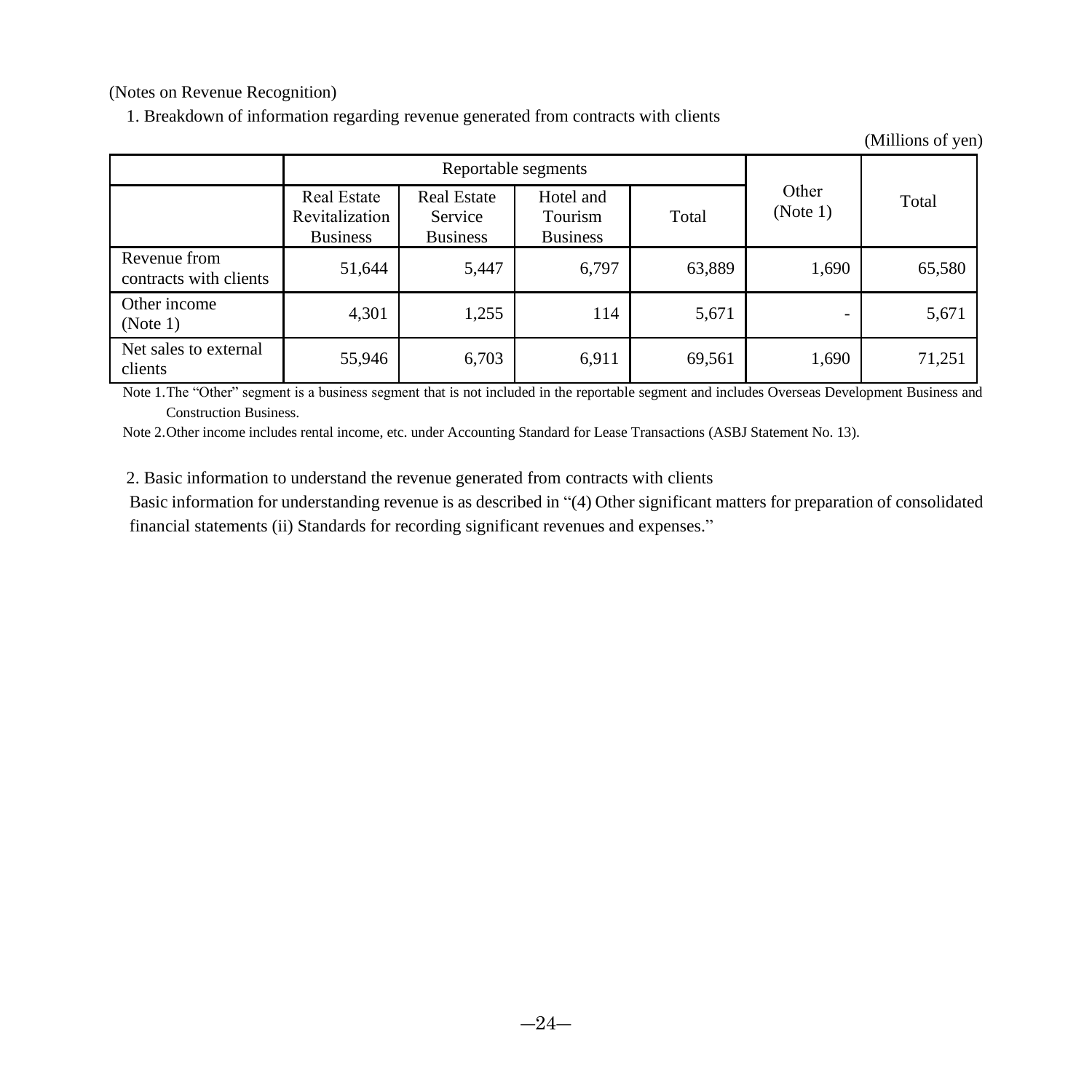3. Information to understand the amount of revenue for the current period and subsequent periods

(1) Balance of contract assets and contract liabilities, etc.

The Company's contract balance is as follows.

|                                                                                 | (Millions of yen)                                       |
|---------------------------------------------------------------------------------|---------------------------------------------------------|
|                                                                                 | Current consolidated fiscal<br>year<br>(March 31, 2022) |
| Receivables arising from contracts with clients<br>(at beginning of the period) | 1,482                                                   |
| Receivables arising from contracts with clients<br>(at end of the period)       | 854                                                     |
| Contract assets (at beginning of the period)                                    | 25                                                      |
| Contract assets (at end of the period)                                          | 18                                                      |
| Contract liabilities (at beginning of the period)                               | 758                                                     |
| Contract liabilities (at end of the period)                                     | 561                                                     |

#### Note 1. Receivables arising from contracts with clients

Receivables arising from contracts with clients are mainly uncollected proceeds for the sale of condominium type hotels and room charges, etc. recognized in Hotel and Tourism Business and rights to clients arising from the performance of contracts in Real Estate Service Business. The collection period for these receivables is mainly within one to three months.

#### Note 2. Contract assets

Contract assets relates to the rights to clients arising from the receipt of payments from clients in the course of performance recognized in connection with contract work agreements in Construction Business. Contract assets for completed work are recognized in advance and are transferred to trade receivables upon acceptance by clients and invoicing.

Contract assets are included in notes receivable, accounts receivable, and contract assets in Consolidated Balance Sheet.

#### Note 3. Contract liabilities

Contract liabilities mainly consist of earnest money received at the time of execution of sales contracts in Replanning Business, consideration received prior to performance under construction contracts in Construction Business, and room charges received in advance, etc. in Hotel Operation Business. These are transferred to income when the Company performs under contracts.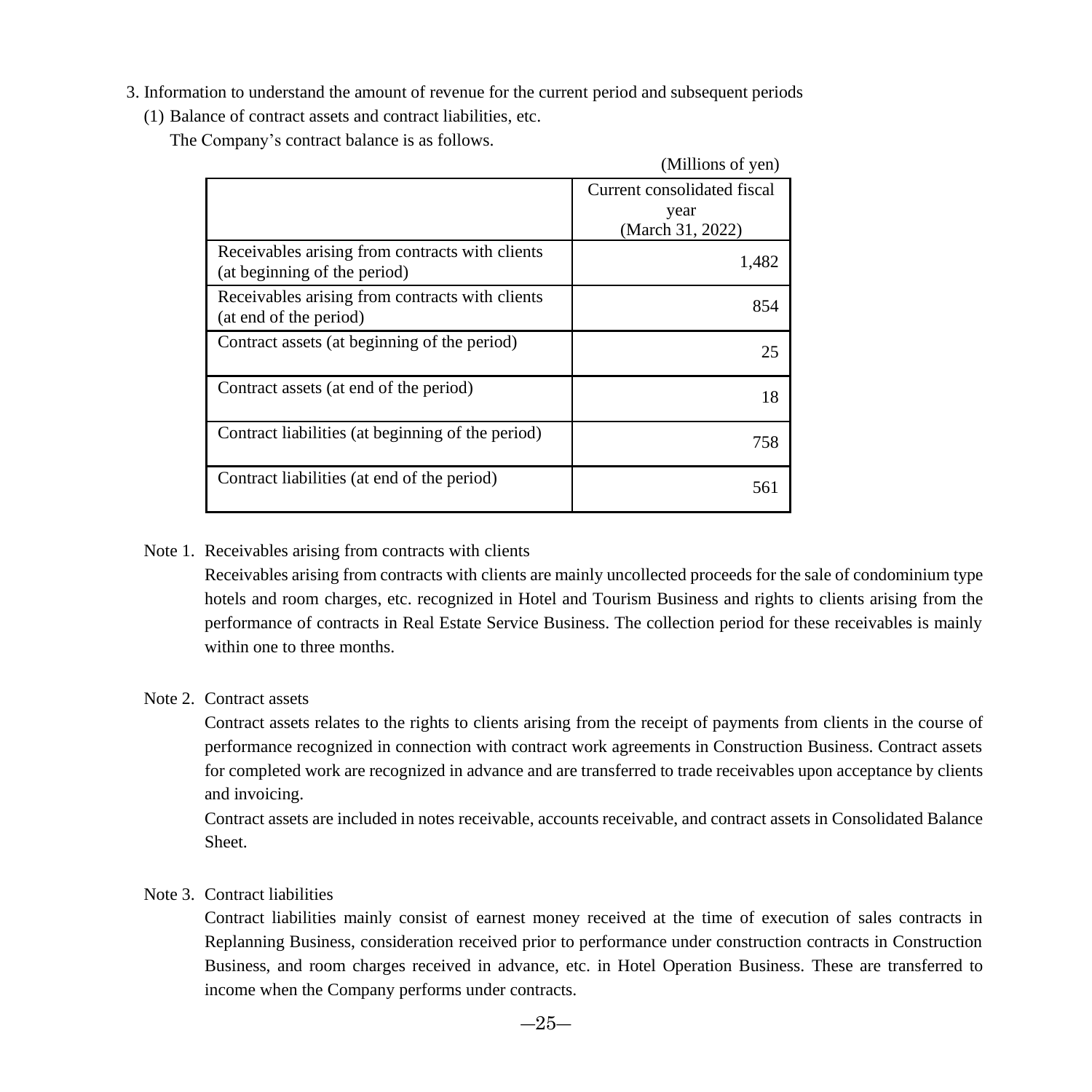Contract liabilities are included in Other current liabilities in Consolidated Balance Sheet.

Of the contract liabilities at the beginning of current consolidated fiscal year, the amount recognized in revenue in current consolidated fiscal year was 758 million yen.

The decrease in contract assets in current consolidated fiscal year was mainly due to a decrease in construction orders. The decrease in contract liabilities in current consolidated fiscal year was mainly due to a decrease in deposit balance in Replanning Business.

(Notes on Per Share Information)

| (1) Net assets per share             | 1,463.74 yen |
|--------------------------------------|--------------|
| (2) Earnings per share               | 152.26 ven   |
| (3) Fully diluted earnings per share | 152.12 ven   |

Note. The Company's shares held by the trust account of the Employee Stock Ownership Plan (J-ESOP) are included in weighted average number of shares for the period in common shares and treasury shares deducted in the calculation of the total number of outstanding shares at the end of the fiscal year under review. The weighted average number of the Company's shares for the period and year-end held by the trust account is 56,500 shares.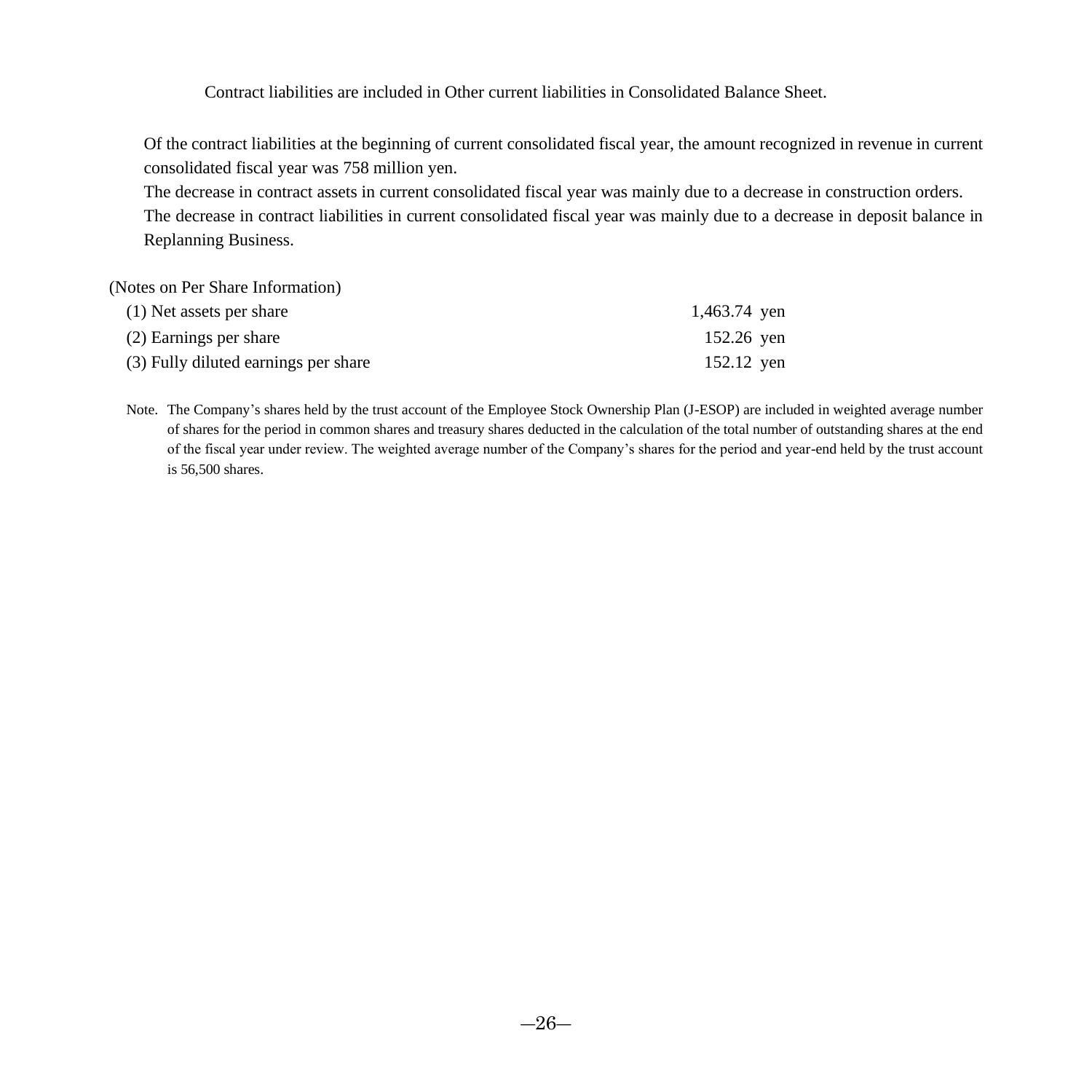(Notes on Special Purpose Companies subject to Disclosure)

(1) Overview of the special purpose company subject to disclosure and overview of transactions using the special purpose company subject to disclosure

The Company operates an investment product in sub-divided real estate sales business in Real Estate Revitalization Business based on Act on Specified Joint Real Estate Ventures (voluntary partnership type) and uses voluntary partnership as part of the business structure.

In this business, sub-divided real estate investment product purchasers (hereinafter referred to as investors) will enter into an agreement with voluntary partnership to participate in the real estate specified business and make contributions in kind or cash investment. Voluntary partnership is structured to receive distributions of profits and losses arising from real estate investments in kind or in cash by investors. Profits and losses on leasing and sales of the real estate are attributable to investors.

As a Managing Partner (Chairman), the Company receives chairman compensation in accordance with the Voluntary Partnership Agreement, and also receives compensation from voluntary partnership for entrusting building management in a lump sum. In the case of cash investment type, real estate will be transferred between the Company and voluntary partnership.

The latest financial position for the current consolidated fiscal year is as follows.

|                                                               | Fiscal year under review<br>(March 31, 2022) |
|---------------------------------------------------------------|----------------------------------------------|
| Number of Special Purpose Companies                           | 5 union                                      |
| Total assets as of the latest balance sheet date (simple sum) | 4,062 million yen                            |
| Total liabilities (simple sum)                                | 126 million yen                              |

The total amount of assets and liabilities of one of the above units is not included in the total amount because the closing date has not arrived yet.

(2) Transaction amount with the special purpose company subject to disclosure

The description of transaction amount and transaction balance have been omitted due to lack of importance.

(Note on Significant Subsequent Events) Not applicable.

(Other Note)

Not applicable.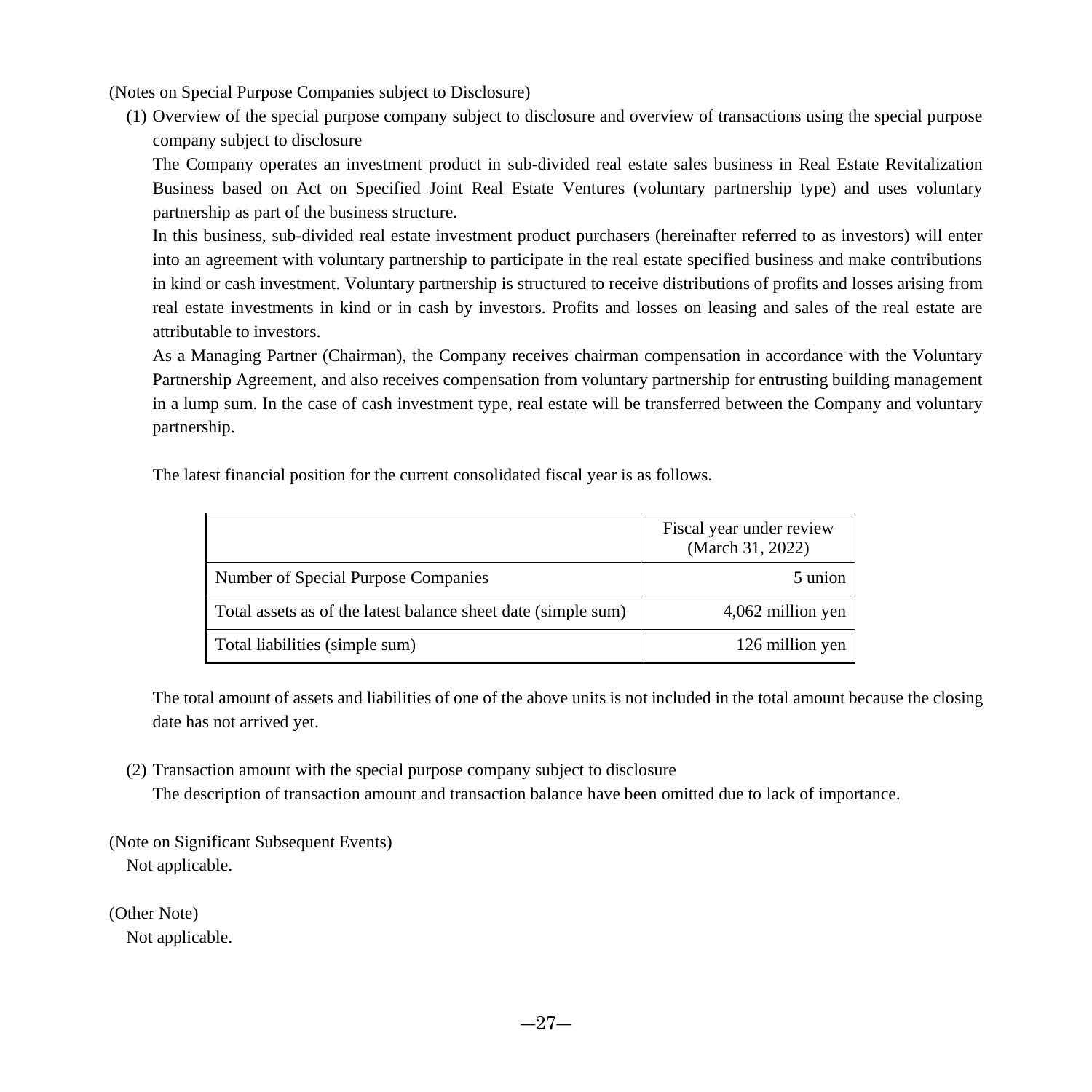# **Non-consolidated Statement of Changes in Equity**

(From April 1, 2021 to March 31, 2022)

(Unit: million yen)

<span id="page-27-0"></span>

|                                                               | Shareholder's equity |                    |                             |                   |                                                                       |                               |                    |                                  |
|---------------------------------------------------------------|----------------------|--------------------|-----------------------------|-------------------|-----------------------------------------------------------------------|-------------------------------|--------------------|----------------------------------|
|                                                               |                      | Capital surplus    |                             | Retained earnings |                                                                       |                               |                    |                                  |
|                                                               | Share capital        | Capital<br>reserve | Total<br>capital<br>surplus | Legal<br>reserve  | Other retained<br>earnings<br>Retained<br>earnings<br>brought forward | Total<br>retained<br>earnings | Treasury<br>shares | Total<br>shareholders'<br>equity |
| Balance at<br>beginning of the<br>period                      | 11,965               | 6,449              | 6,449                       | 13                | 49,825                                                                | 49,838                        | (67)               | 68,186                           |
| Changes during<br>period                                      |                      |                    |                             |                   |                                                                       |                               |                    |                                  |
| Dividends of<br>surplus                                       |                      |                    |                             |                   | (3,071)                                                               | (3,071)                       |                    | (3,071)                          |
| Profit                                                        |                      |                    |                             |                   | 9,284                                                                 | 9,284                         |                    | 9,284                            |
| Net changes in<br>items other than<br>shareholders'<br>equity |                      |                    |                             |                   |                                                                       |                               |                    |                                  |
| Total changes<br>during period                                |                      |                    |                             |                   | 6,213                                                                 | 6,213                         |                    | 6,213                            |
| Balance at end of<br>the period                               | 11,965               | 6,449              | 6,449                       | 13                | 56,039                                                                | 56,052                        | (67)               | 74,399                           |

|                                                               | difference                                                         | Valuation and translation                              |                                |                     |  |
|---------------------------------------------------------------|--------------------------------------------------------------------|--------------------------------------------------------|--------------------------------|---------------------|--|
|                                                               | Valuation<br>difference<br>on available-<br>for-sale<br>securities | Total<br>valuation<br>and<br>translation<br>difference | Share<br>acquisition<br>rights | Net assets<br>total |  |
| Balance at<br>beginning of the<br>period                      | 2                                                                  | 2                                                      | 16                             | 68,204              |  |
| Changes during<br>period                                      |                                                                    |                                                        |                                |                     |  |
| Dividends of<br>surplus                                       |                                                                    |                                                        |                                | (3,071)             |  |
| Profit                                                        |                                                                    |                                                        |                                | 9,284               |  |
| Net changes in<br>items other than<br>shareholders'<br>equity | 0                                                                  | $\Omega$                                               | 14                             | 14                  |  |
| Total changes<br>during period                                | 0                                                                  | $\Omega$                                               | 14                             | 6,227               |  |
| Balance at end of<br>the period                               | 3                                                                  | 3                                                      | 30                             | 74,432              |  |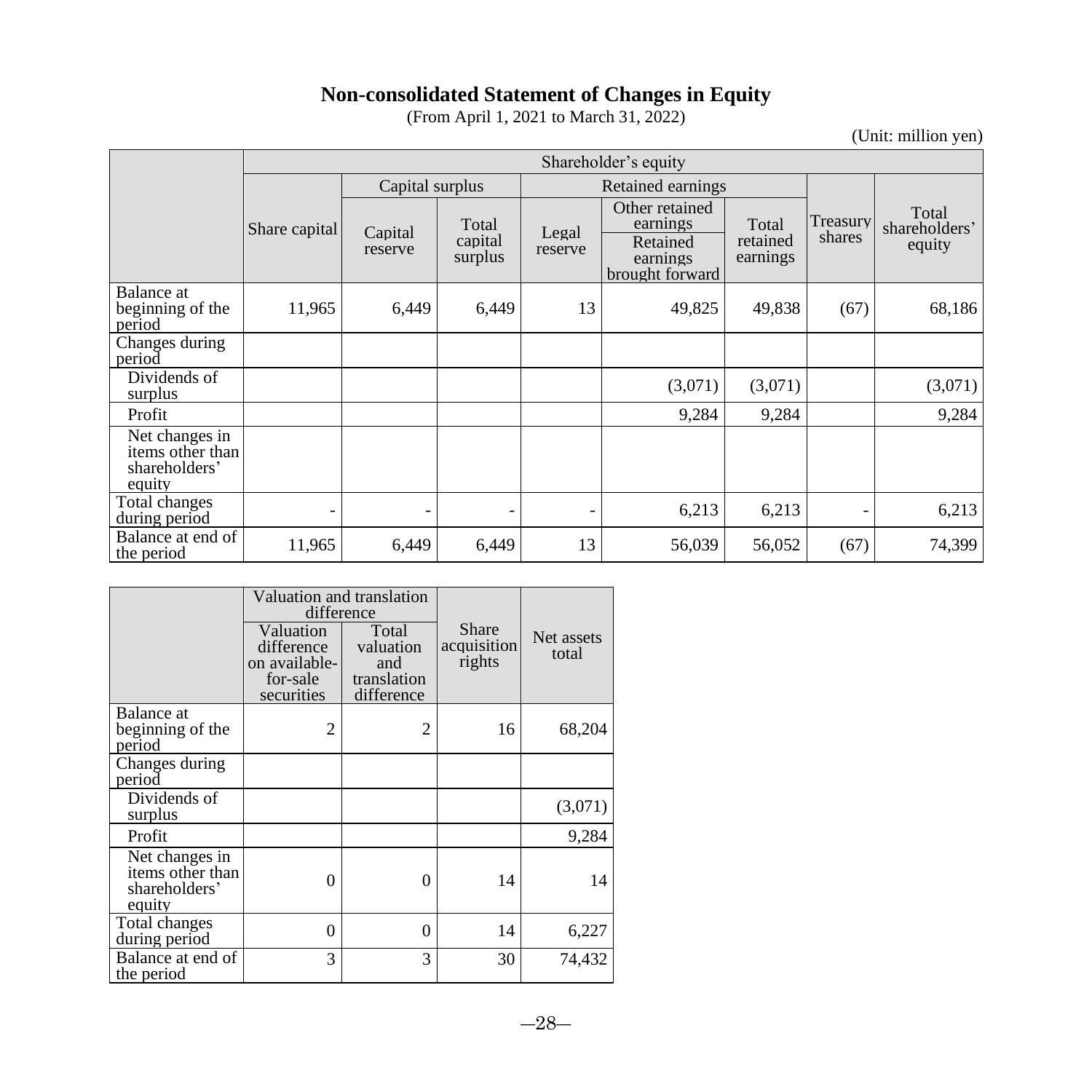## <span id="page-28-0"></span>**Notes to Non-consolidated Financial Statements**

(Notes on Going Concern Assumption) Not applicable.

#### (Matters Concerning Significant Accounting Policies)

- 1. Valuation standards and methods for assets
	- (1) Valuation standards and methods for securities
		- (i) Shares of subsidiaries and affiliates Stated at cost using the moving-average method.
		- (ii) Other securities (available-for-sale securities)

| Shares other than those with no market | Stated at market (Valuation difference is reported as a component of |
|----------------------------------------|----------------------------------------------------------------------|
| price, etc.                            | net assets. The cost of sale is calculated using the moving-average  |
|                                        | method.)                                                             |
| Shares with no market price, etc.      | Stated at cost using the moving-average method.                      |

### (2) Assessment criteria and assessment methods of Inventories

| Real estate for sale and Real estate for sale | Stated at cost determined by the specific identification method    |
|-----------------------------------------------|--------------------------------------------------------------------|
| in process                                    | (The figures shown in the balance sheet have been calculated by    |
|                                               | writing them down based on decline in profitability.)              |
|                                               | Leased assets are amortized in accordance with property, plant and |
|                                               | equipment standards.                                               |

# 2. Depreciation of non-current assets

| (1) Property, plant and equipment | The declining-balance method is applied.                             |  |  |  |
|-----------------------------------|----------------------------------------------------------------------|--|--|--|
|                                   | However, buildings (excluding facilities attached to buildings) and  |  |  |  |
|                                   | facilities attached to buildings acquired on or after April 1, 2016  |  |  |  |
|                                   | are depreciated using the straight-line method.                      |  |  |  |
|                                   | The estimated useful lives are as follows:                           |  |  |  |
|                                   | <b>Buildings</b><br>3 to 29 years                                    |  |  |  |
|                                   | 2 to 15 years<br>Other                                               |  |  |  |
|                                   | Small-amount depreciable assets with an acquisition cost of          |  |  |  |
|                                   | 100,000 yen or more but less than 200,000 yen are amortized over     |  |  |  |
|                                   | three years on a straight-line basis.                                |  |  |  |
| (2) Intangible assets             | The straight-line method is used.                                    |  |  |  |
|                                   | Software for internal use is amortized on a straight-line basis over |  |  |  |
|                                   | the estimated internal useful life (5 years).                        |  |  |  |
|                                   |                                                                      |  |  |  |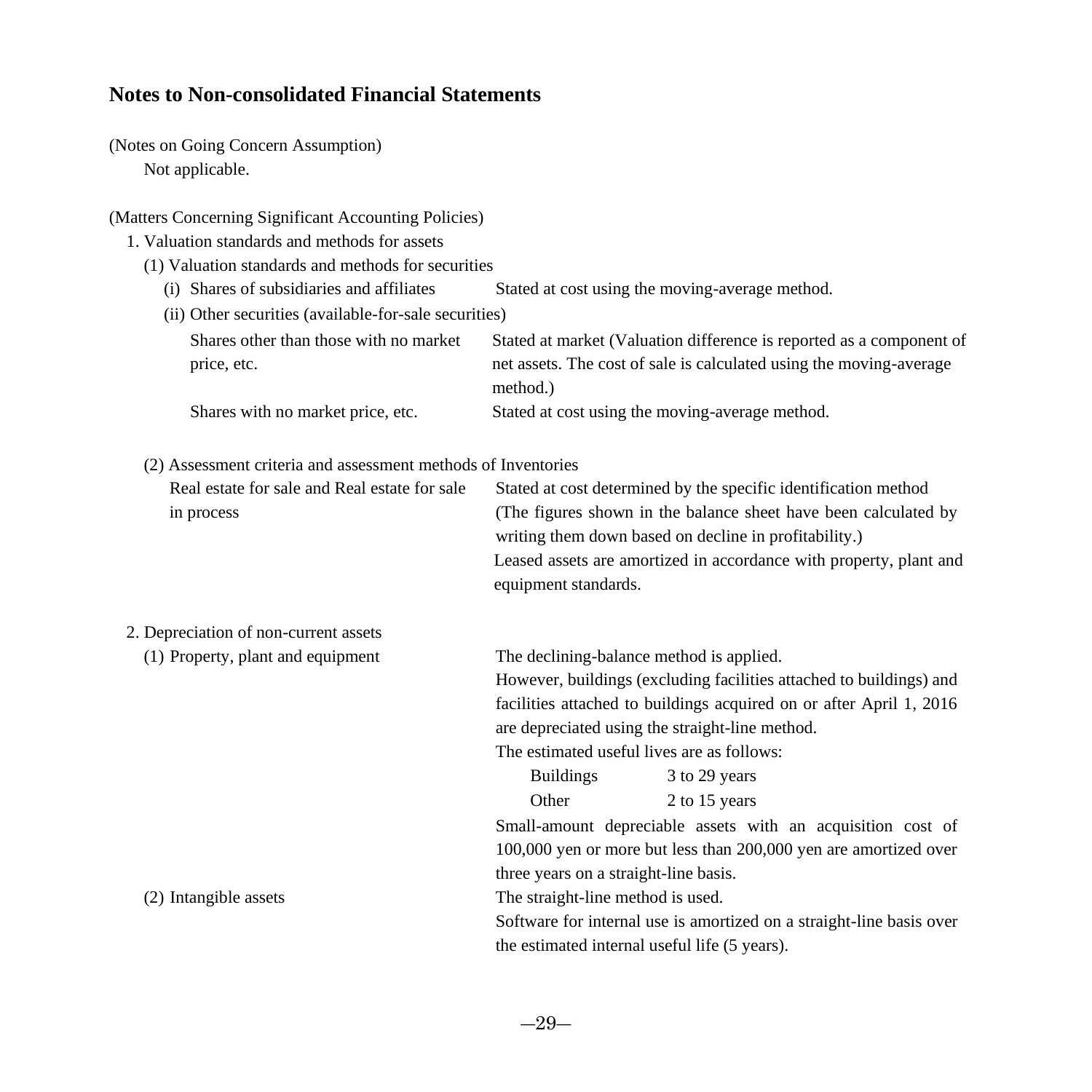3. Standards for provisions

| (1) Allowance for doubtful accounts     | The allowance for doubtful accounts is provided based on the historical      |
|-----------------------------------------|------------------------------------------------------------------------------|
|                                         | write-off rate for ordinary receivables, the estimated amount of             |
|                                         | irrecoverable debt based on recoverability of individual cases for specified |
|                                         | receivables such as doubtful accounts.                                       |
| (2) Provision for bonuses               | To prepare for the payment of bonuses to employees, the Company records      |
|                                         | the portion of the estimated bonuses to be paid during the current fiscal    |
|                                         | year.                                                                        |
| (3) Provision for bonuses for directors | Provision for directors' bonuses is provided based on the estimated amount   |
| (and other officers)                    | to be paid during the current fiscal year.                                   |
| (4) Provision for share-based           | In order to prepare for the provision of the Company's shares to employees   |
| remuneration                            | based on the Share Benefit Regulations, the provision for the Company's      |
|                                         | shares is recorded based on the estimated amount of the share benefit        |
|                                         | obligation at the end of the current fiscal year.                            |

#### 4. Method of recording revenue and expenses

The major performance obligations in principal businesses related to revenue arising from contracts with the Company's clients and the normal time at which such performance obligations are satisfied (normal time at which revenue is recognized) are as follows.

#### (a) Real Estate Revitalization Business

Replanning Business

Replanning Business purchases existing office buildings, refurbishes buildings and facilities, and attracts excellent tenants to sell added value to clients in Japan and overseas. The Company is obligated to deliver these properties based on real estate sales agreements with clients.

The performance obligation is fulfilled at the time the property is delivered and revenue is recorded at the time of delivery of the property.

#### (b) Real Estate Service Business

(1) Property Management Business

Property Management Business enters into property management agreements with clients and is obligated to perform various operations related to real estate properties on behalf of clients, including maintenance and management of properties and collection of rent for tenants.

The performance obligation is fulfilled at the time service is provided based on the property management agreement, and revenue is recorded over the contract period.

(2) Sales Brokerage Business

Sales Brokerage Business stands between the buyer and the seller at the time of purchase and sale of real estate and is responsible for executing the sales agreement. Based on the intermediary agreement with the client, the Company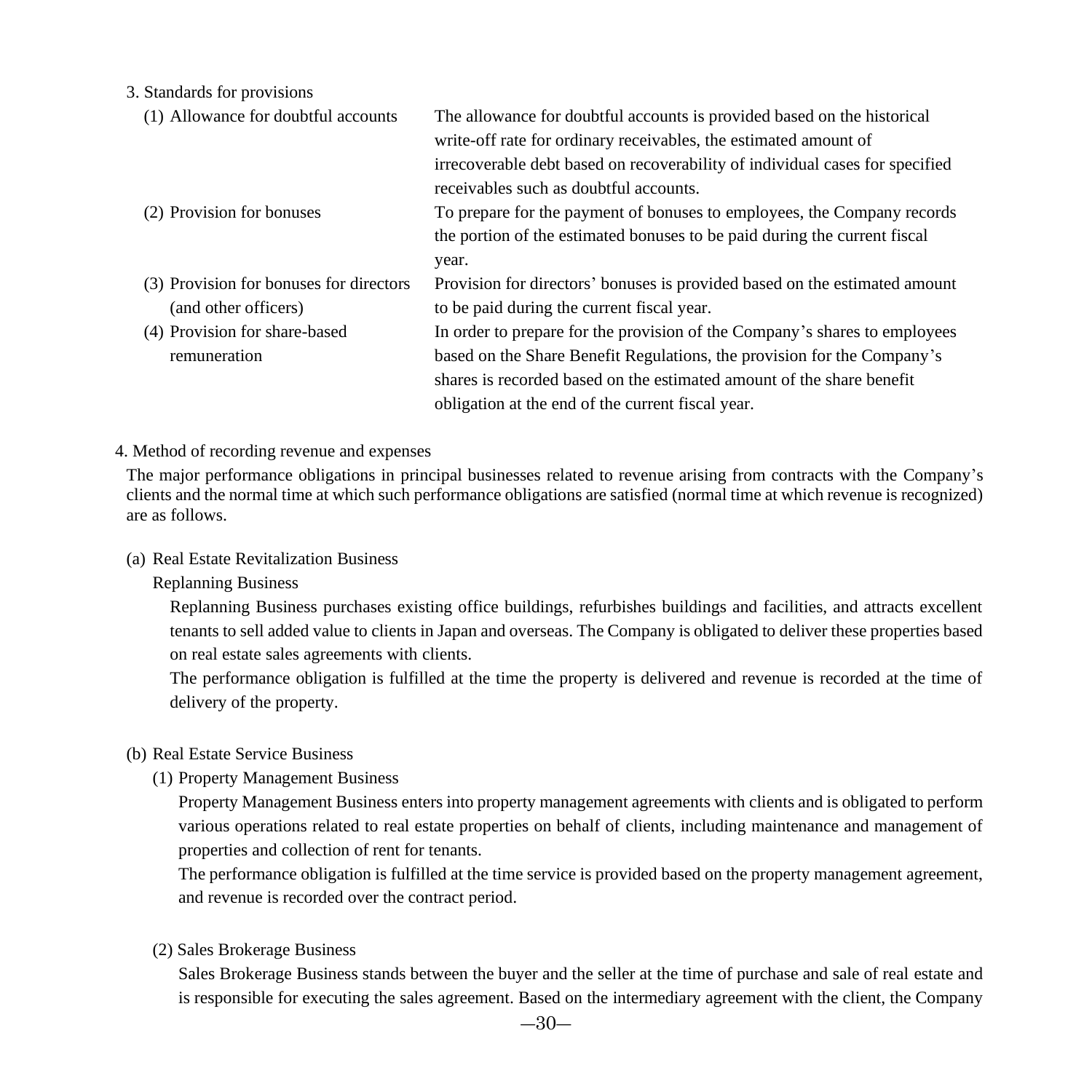is responsible for a series of operations including negotiation and adjustment of transaction terms and conditions, delivery and explanation of important matters, preparation and delivery of the agreement, and involvement in the execution of the agreement.

The performance obligation is fulfilled at the time when the property related to the real estate sales agreement established by the intermediary contract is delivered, and revenue is recorded at the time of delivery.

(3) Leasing Brokerage Business

Leasing Brokerage Business is a business that stands between the lessee and the lessor when leasing real estate and is responsible for concluding lease agreements. Based on intermediary agreements with clients, the business is responsible for a series of operations including negotiations and adjustments of transaction terms and conditions to conclude agreements, delivery and explanation of important matters, preparation and delivery of agreements, and involvement in procedures for performance of agreements.

The performance obligation is fulfilled at the time when the real estate lease agreement for the property brokered by the intermediary agreement is concluded, and revenue is recorded at the time of conclusion of the agreement.

#### (c) Hotel and Tourism Business

Hotel Development Business

Hotel Development Business is a business engaging in the purchase of land and the construction of hotel buildings, which are then sold to clients, and is obligated to deliver the property based on the real estate sales agreement with the clients.

The performance obligation is fulfilled at the time the property is delivered and revenue is recorded at the time of delivery.

#### (d) Others

Construction Business

Construction Business is engaged in renovation planning, repair and renovation related to renewal planning, repair and renovation work for commercial buildings, telecommunications work, contracted interior construction for large, medium, and small facilities, etc.

When control over goods or services is transferred to clients over a certain period, revenue is recorded over a certain period as the performance obligation to transfer goods or services to clients is fulfilled.

Contracts with a very short period between the transaction start date and the time when the performance obligation is expected to be fulfilled, or contracts with a small order amount received per unit of construction are subject to alternative treatment. Revenue is not recognized over a certain period but is recognized when the performance obligation is fulfilled.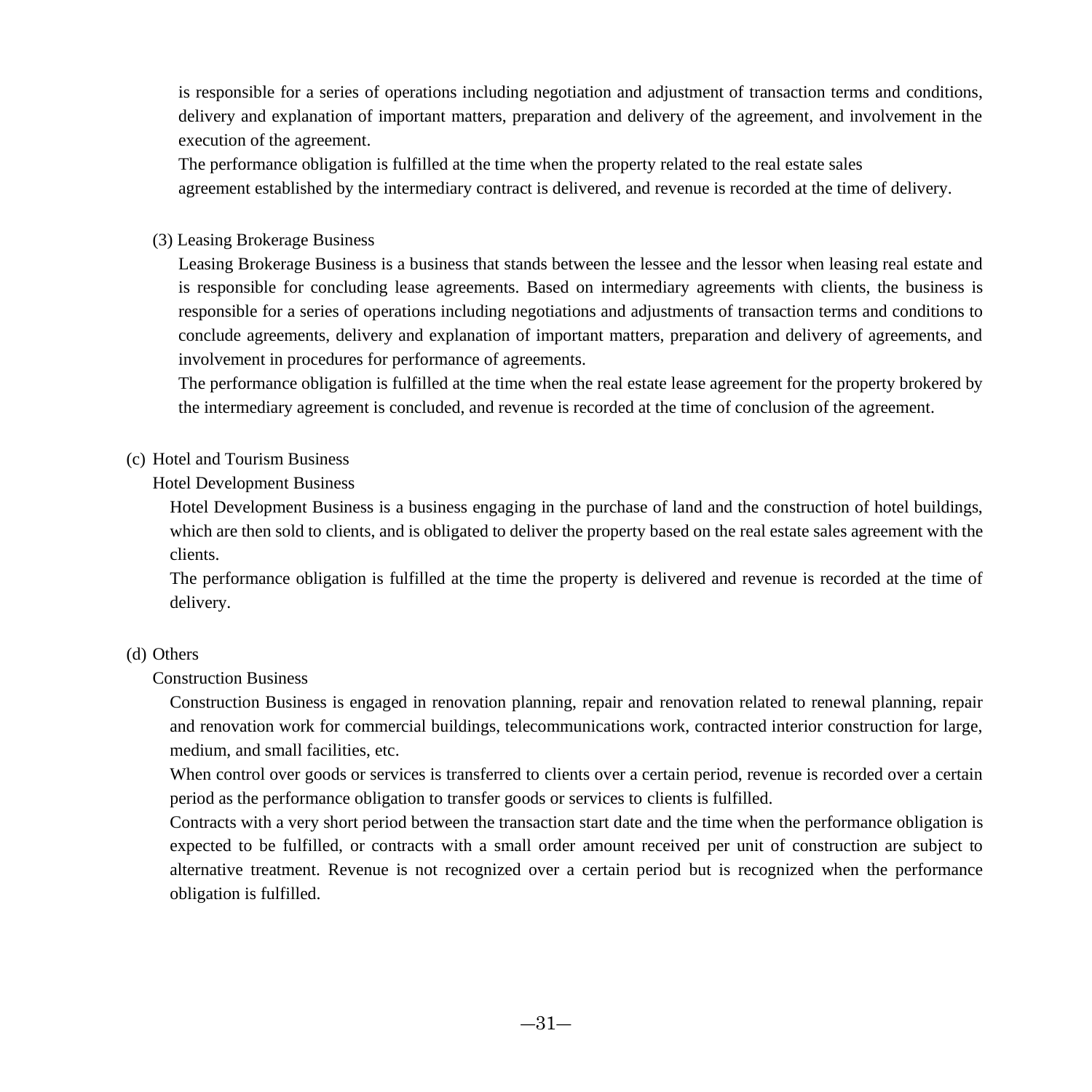- 5. Basis for preparation of other financial statements
	- (1) Standards for translation of significant assets or liabilities denominated in foreign currencies into Japanese currency Monetary receivables and payables denominated in foreign currencies are translated into Japanese yen at the spot exchange rates prevailing at the respective balance sheet dates, and translation differences are charged or credited to income.
	- (2) Non-deductible consumption tax accounting Non-deductible consumption tax on assets is charged to income in the year in which it is incurred.
	- (3) Application of consolidated taxation system Consolidated taxation system is applied.
	- (4) From the next fiscal year, the Company will shift from the consolidated taxation system to the group tax sharing system. However, the provisions of Paragraph 44 of the "Implementation Guidance on Tax Effect Accounting" (Accounting Standards Board of Japan (ASBJ) Statement No. 28, February 16, 2018) have not been applied to the items for which the group tax sharing system has been adopted and the non-consolidated tax payment system has been revised in line with the transition to the group tax sharing system established under the Act for Partial Revision of the Income Tax Act, etc. (Act No. 8 of 2020) due to the treatment in Paragraph 3 of the "Treatment of Tax Effect Accounting for the Transition from the Consolidated Taxation System to the Group Tax Sharing System" (ASBJ PITF No. 39, March 31, 2020), and the amounts of deferred tax assets and deferred tax liabilities have been based on the provisions of the tax act prior to the revision. Moreover, from the beginning of the following fiscal year, the Company plans to apply the "Treatment of the Accounting and Disclosure under the Group Tax Sharing System" (ASBJ PITF No. 42, August 12, 2021), which provides for the handling of accounting treatment and disclosure of corporate tax, local corporate tax and tax effect accounting with the application of the group tax sharing system.

(Changes in Accounting Policies due to revisions of accounting standards, etc.)

1. Application of "Accounting Standard for Revenue Recognition," etc.

"Accounting Standard for Revenue Recognition" (ASBJ Statement No. 29, March 31, 2020), etc. has been applied from the beginning of fiscal year ended March 31, 2022, and revenue is recognized at the amount expected to be received in exchange for promised goods or services at the time when control over goods or services is transferred to the client.

Consequently, when control over goods or services related to renewal planning, repair and renovation work for commercial buildings, telecommunications work, contracted interior construction work for large, medium, and small facilities, etc., is transferred to clients over a certain period, revenue will be recorded over a certain period as performance obligations to transfer goods or services to clients are fulfilled.

The application of the accounting standards is in accordance with the transitional treatment provided in the proviso to paragraph 84 of the accounting standards, but there is no impact on the beginning balance of retained earnings brought forward. The adoption of this accounting standard has no impact on the Non-consolidated Financial Statements in fiscal year ended March 31,2022.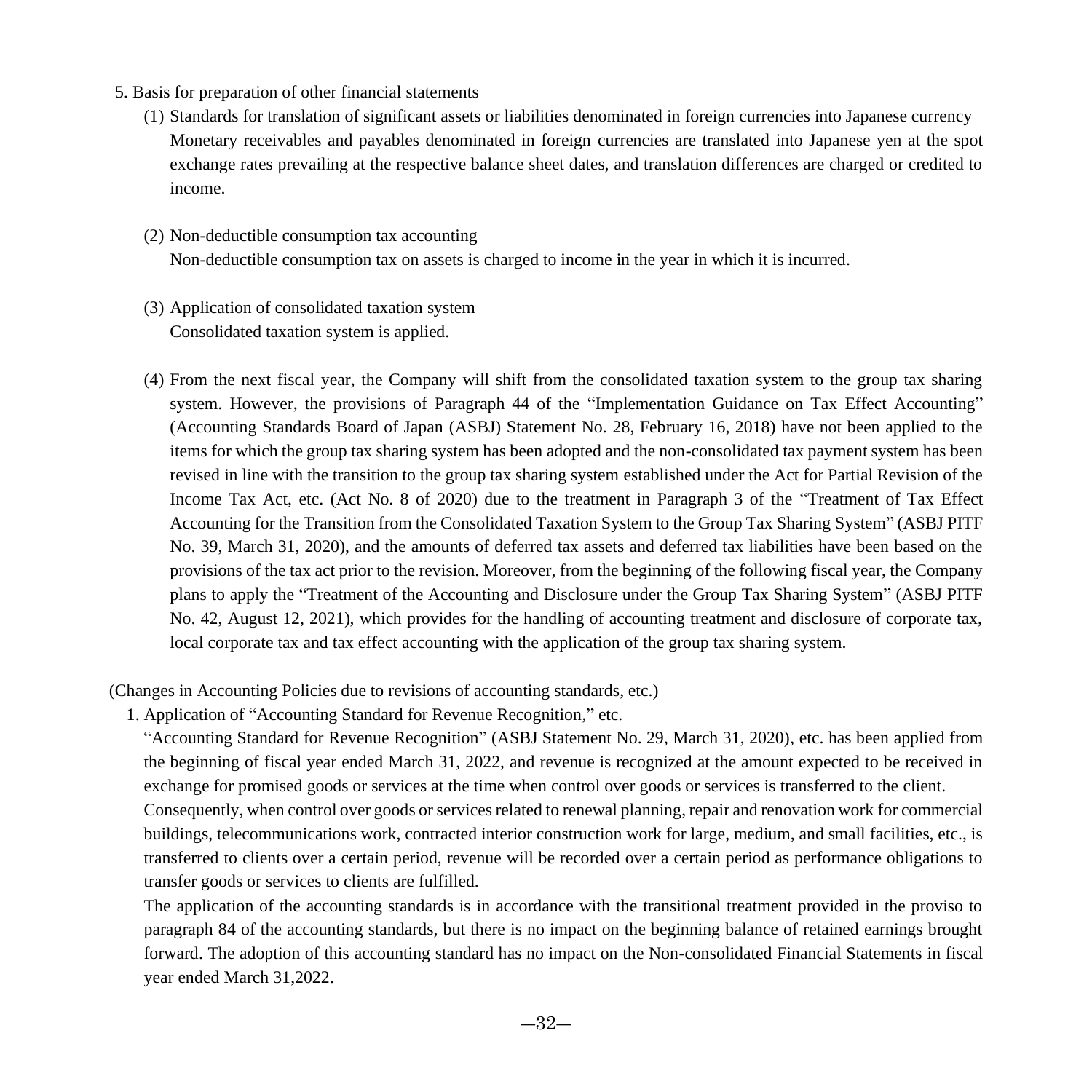2. Application of "Accounting Standard for Fair Value Measurement", etc.

"Accounting Standard for Fair Value Measurement" (ASBJ Statement No. 30, July 4, 2019. Hereinafter referred to as "Fair Value Measurement Accounting Standard") and others have been applied since the beginning of the fiscal year under review and in accordance with the transitional treatment in Paragraph 19 of the Fair Value Measurement Accounting Standard and Paragraph 44-2 of the "Accounting Standard for Financial Instruments" (ASBJ Statement No. 10, July 4, 2019), the new accounting policy prescribed by the Fair Value Measurement Accounting Standard and others will be applied prospectively. There is no impact on financial statements for fiscal year ended March 31, 2022.

#### (Notes on Changes in Presentation Methods)

Income Statement related

"Foreign exchange gains" (35 million yen in the previous fiscal year), which was included in "Other" in non-operating income in the previous fiscal year, has been separately listed in fiscal year ended March 31, 2022, due to its increased materiality.

#### (Notes on Accounting Estimates)

#### 1. Assessment of the real estate for sale

(1) Amount recorded in the financial statements for the current business year

| Real estate for sale            | 13,289 million yen |
|---------------------------------|--------------------|
| Real estate for sale in process | 48,674 million yen |

#### (2) Other information

For real estate for sale, etc., if the net selling price falls below the acquisition cost, the net selling price is stated as the balance sheet value. The net selling price is calculated by deducting the estimated future cost of construction work and the estimated selling expenses from the return value estimated based on the business plan.

The business plan that forms the basis for the value of the return to profits includes the expected tenant rent and the occupancy rate of hotel rooms, and is based on important assumptions such as the assumed market conditions in the future and the forecast of the convergence time of the COVID-19.

In the following fiscal year and thereafter, the net selling price may change due to changes in assumptions used in formulating business plans in the events that were not anticipated at the time of formulating business plans. This may have a significant impact on the amount of real estate for sale, etc., recognized in the financial statements for the following fiscal year and thereafter.

#### 2. Non-current assets impairment

(1) Amount recorded in the financial statements for the current business year Non-current assets related to hotel development business 9,787 million yen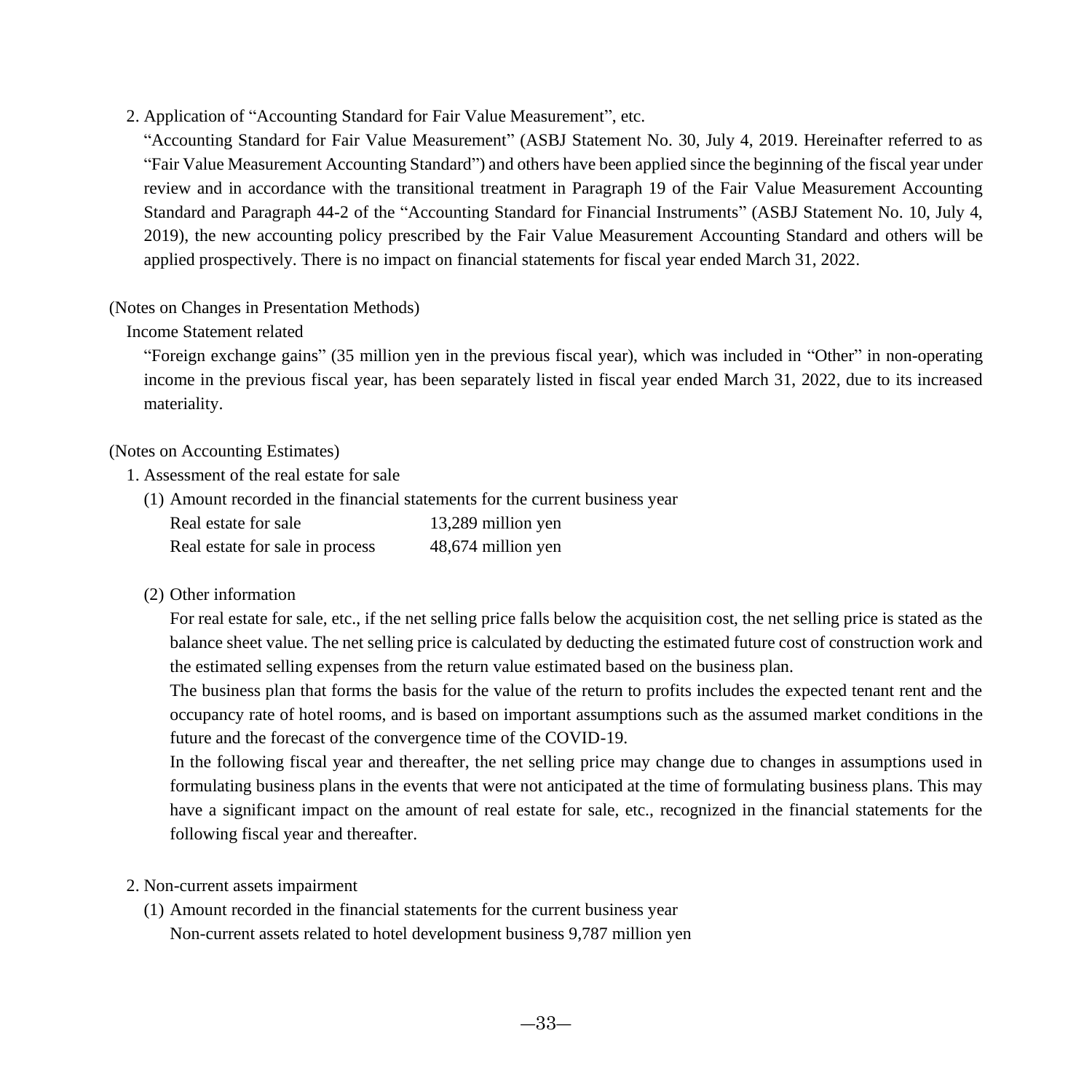#### (2) Other information

Due to the impact of the spread of COVID-19, the occupancy rate of hotel rooms has decreased, and profitability has declined. As a result, signs of impairment have emerged as a significant deterioration in the business environment. Impairment losses are losses based on a comparison of the estimated undiscounted future cash flows over the remaining economic useful lives of the hotel's major assets with the carrying amounts of the hotel's asset groups.

The business plan of the hotel, which is the basis of future cash flows, has been formulated under the policy of conducting long-term management, based on important assumptions including the forecast of the occupancy rate of hotel rooms, etc., as well as the assumption of future market conditions and the forecast of the convergence time of the COVID-19.

In the following fiscal year and thereafter, the assumptions used in formulating business plans may change in the events that were not anticipated when the business plan was formulated. This may have a material impact on the noncurrent asset amounts recognized in the financial statements for the following fiscal year and thereafter.

#### (Additional Information)

Transactions of delivering the company's own shares to employees etc. through trusts

The Company conducts transactions to deliver its own shares through trust for the purpose of employee welfare.

(i) Overview of transaction

The plan provides the Company's shares to employees of the Company who meet certain requirements based on the share benefit regulations established by the Company in advance.

The Company will grant points to employees who satisfy certain conditions at the end of the fiscal year, and when they acquire the right to receive benefits, the Company shares corresponding to the granted points will be delivered. The shares to be granted to employees are acquired in the future with the money set in trust in advance and managed separately as trust assets.

The total amount method is applied to the Employee Stock Ownership Plan (J-ESOP) in accordance with the "Practical Solution on Transactions of Delivering the Company's Own Shares to Employees etc. through Trusts" (ASBJ PITF No. 30, March 26, 2015).

#### (ii) Own shares remaining in the trust

The book value of the Company's shares remaining in the trust (excluding the amount of incidental expenses) is included in net assets. The book value and number of shares of the treasury shares were 67 million yen and 56,500 shares.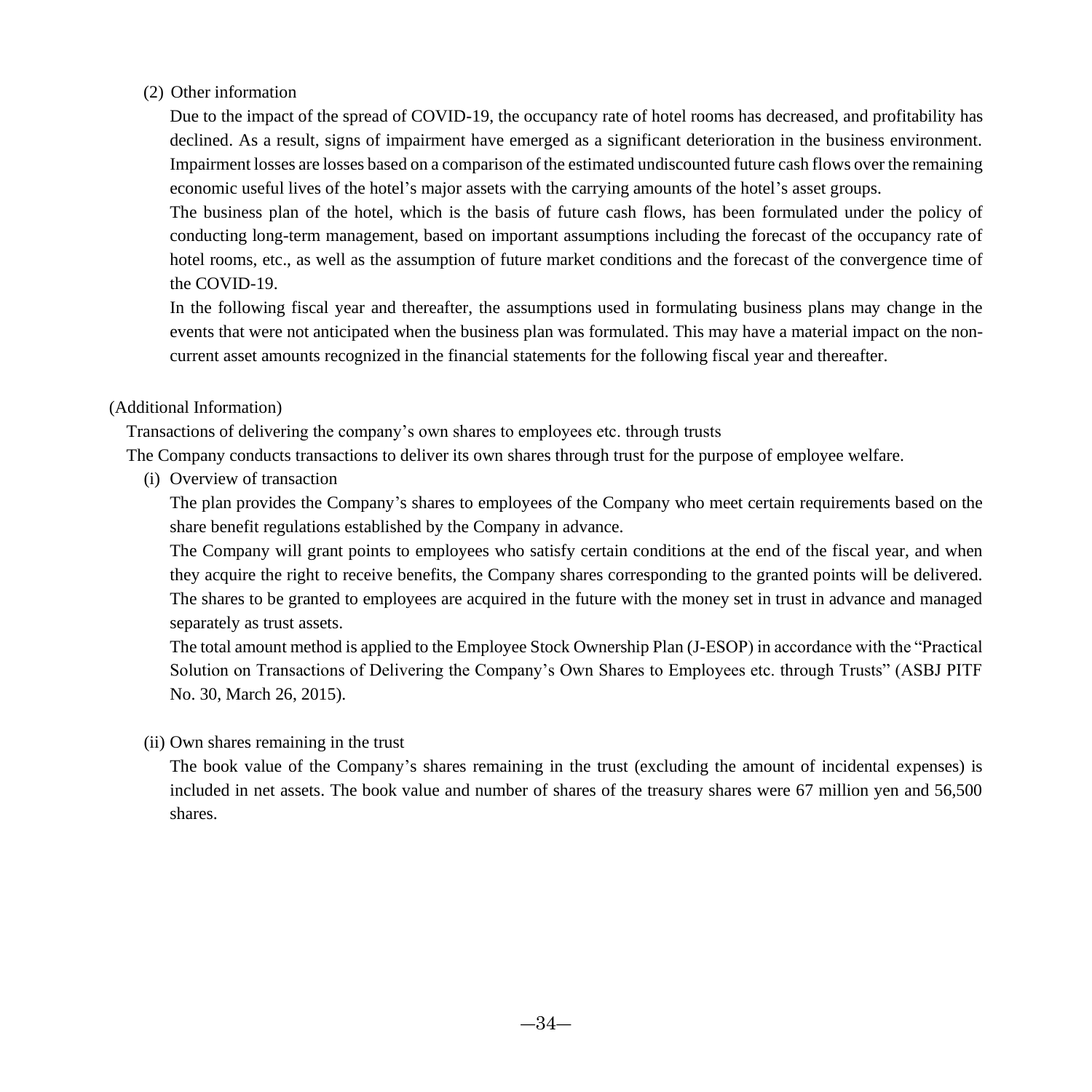(Notes to Balance Sheet)

- (1) Assets pledged as collateral and obligations secured by collateral
	- (i) Assets pledged as collateral are as follows:

| Real estate for sale                                                                                     | 8,963 million yen  |
|----------------------------------------------------------------------------------------------------------|--------------------|
| Real estate for sale in process                                                                          | 46,962 million yen |
| <b>Buildings</b>                                                                                         | 3,631 million yen  |
| Land                                                                                                     | 9,564 million yen  |
| Other                                                                                                    | 1,374 million yen  |
| Total                                                                                                    | 70,496 million yen |
| (ii) Secured liabilities are as follows:                                                                 |                    |
| Long-term borrowings                                                                                     | 40,631 million yen |
| (2) Accumulated depreciation of property, plant and equipment                                            | 640 million yen    |
| (3) Monetary claims and monetary obligations to subsidiaries and affiliates (excluding those classified) |                    |
| Short-term monetary receivables                                                                          | 330 million yen    |
| Short-term monetary debt                                                                                 | 115 million yen    |
| (4) Monetary obligations to directors                                                                    | 56 million yen     |
| (5) Guarantee obligations                                                                                |                    |
| Guarantees for borrowings loans by financial institutions of<br>affiliated companies                     |                    |
| Sun Frontier Hotel Management Inc.                                                                       | 7,882 million yen  |
| Sun Frontier Sado Co., Ltd.                                                                              | 121 million yen    |
| Communication Development Inc.                                                                           | 74 million yen     |
| (Notes to Statement of Income)                                                                           |                    |
| Transactions with affiliated companies                                                                   |                    |
| Transaction volume from operating transactions                                                           |                    |
| Net sales                                                                                                | 187 million yen    |
| Cost of sales and Selling, general and administrative expenses                                           | 339 million yen    |
| Non-operating transactions                                                                               | 160 million yen    |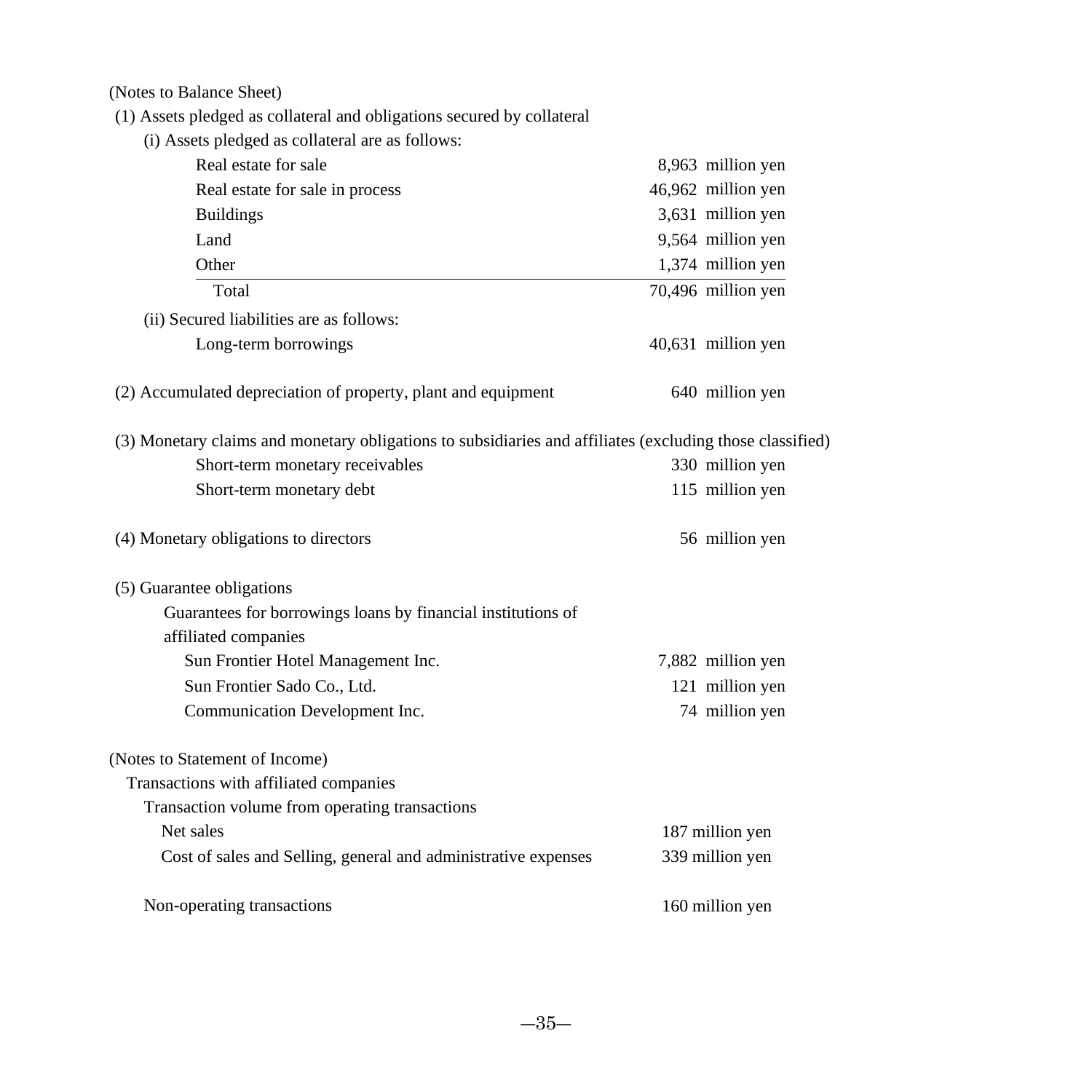#### (Notes to Statement of Changes in Equity)

Matters concerning the Treasury shares

| Type of shares | Beginning of the<br>current fiscal year | Increase | Decrease | End of the current<br>fiscal vear |
|----------------|-----------------------------------------|----------|----------|-----------------------------------|
| Common shares  | 56.644 shares                           |          |          | 56,644 shares                     |

Note. The number of Treasury shares in common shares, includes the Company's share of 56,500 held by the trust account of the Employee Stock Ownership Plan (J-ESOP).

(Unit: million yen)

(Summary of Reasons for Change) Not applicable.

#### (Notes on Tax Effect Accounting)

Breakdown of Deferred tax assets and deferred tax liabilities by major cause

| Deferred tax assets                                   |       |
|-------------------------------------------------------|-------|
| Inventory assets                                      | 494   |
| Disallowed unrealized loss on shares of affiliates    | 661   |
| Accrued enterprise tax                                | 175   |
| Allowance for doubtful accounts                       | 39    |
| Taxes and duties                                      | 47    |
| Accounts payable                                      | 4     |
| Accrued expenses                                      | 43    |
| Provision for bonuses                                 | 77    |
| Long-term accounts payable                            | 17    |
| Disallowed unrealized loss on non-current assets      | 9     |
| Excess depreciation                                   | 36    |
| Other                                                 | 81    |
| Subtotal                                              | 1,690 |
| Valuation allowance                                   | (656) |
| Deferred tax assets total                             | 1,034 |
| Deferred tax liabilities                              |       |
| Valuation difference on available-for-sale securities | (1)   |
| Deferred tax liabilities total                        | (1)   |
| Deferred tax assets net                               | 1,033 |
|                                                       |       |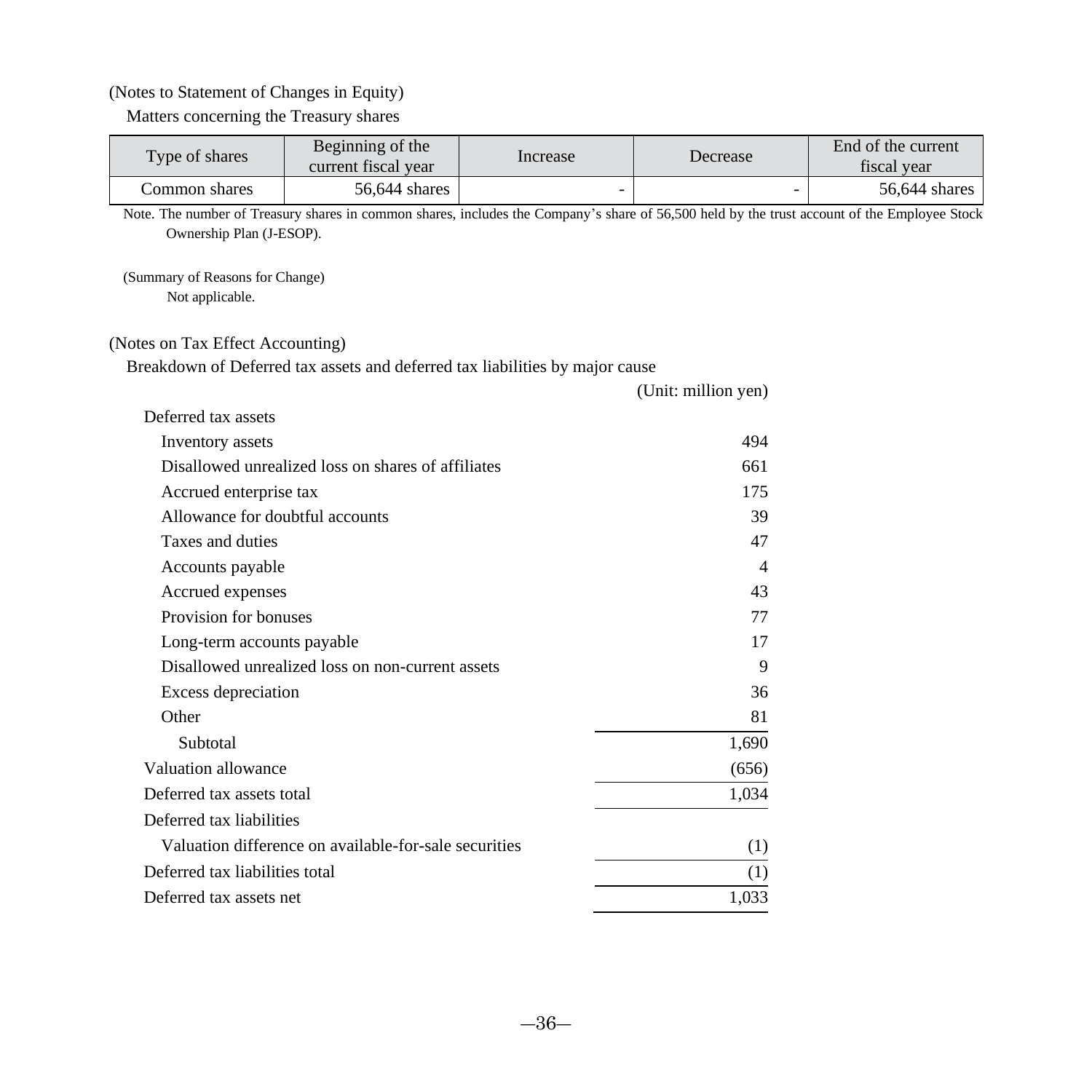(Notes on Transactions with Related Parties)

1. Subsidiaries and affiliates

(Unit: million yen)

| Type       | Company<br>name                     | Percentage of<br>voting rights<br>held | Relationship<br>with related<br>parties                | Contents of the<br>transaction                                      | Transaction<br>amount | Subject                                                       | Year-end<br>balance |
|------------|-------------------------------------|----------------------------------------|--------------------------------------------------------|---------------------------------------------------------------------|-----------------------|---------------------------------------------------------------|---------------------|
|            |                                     |                                        | Lease                                                  | Receipt of<br>building rent<br>(Note $1(i)$ )                       | 111                   | <b>Current liabilities</b><br>Other<br>(Advances<br>received) | 10 <sup>1</sup>     |
| Subsidiary | Sun Frontier<br>Hotel<br>Management | Possession<br>Direct<br>100%           | transaction<br>Management<br>Concurrent<br>appointment | Receipt of<br>administrative<br>service expenses<br>(Note $1$ (ii)) | 9                     | Current assets<br>Other<br>(Advances)                         | $\overline{0}$      |
|            | Inc.                                | Indirect -                             | posts<br>Loan of funds<br>Debt guarantee               | Receipt of<br>interest<br>(Note 1 (iii))                            |                       | Long-term loans<br>31 receivable from<br>affiliates           | 2,000               |
|            |                                     |                                        |                                                        | Debt Guarantee<br>(Note $1$ (iv))                                   | 7,882                 |                                                               |                     |

Note 1.Transaction Terms and Policy for Determining Transaction Terms

(i) The Company receives building rent under general terms and conditions similar to those for independent third party transactions.

(ii) With regard to administrative service costs, the price is reasonably determined in consideration of costs for providing services, etc.

(iii) The interest rate for loans is determined by taking the market interest rate into account.

(iv) The Company provides guarantees for loans from banks. No debt guarantee fee has been received for this.

#### 2. Officers and individual major shareholders, etc.

There are no significant transactions that should be noted.

#### (Notes on Revenue Recognition)

Basic information to understand revenue

It is the same as Notes to Consolidated Financial Statements.

(Notes on Per Share Information)

| (1) Net assets per share             | 1,527.80 yen |
|--------------------------------------|--------------|
| (2) Earnings per share               | 190.65 yen   |
| (3) Fully diluted earnings per share | 190.47 ven   |

Note. The Company's shares held by the trust account of the Employee Stock Ownership Plan (J-ESOP) are included in weighted average number of shares for the period in common shares and treasury shares deducted in the calculation of the total number of outstanding shares at the end of the fiscal year under review. The weighted average number of the Company's shares for the period and year-end held by the trust account is 56,500 shares.